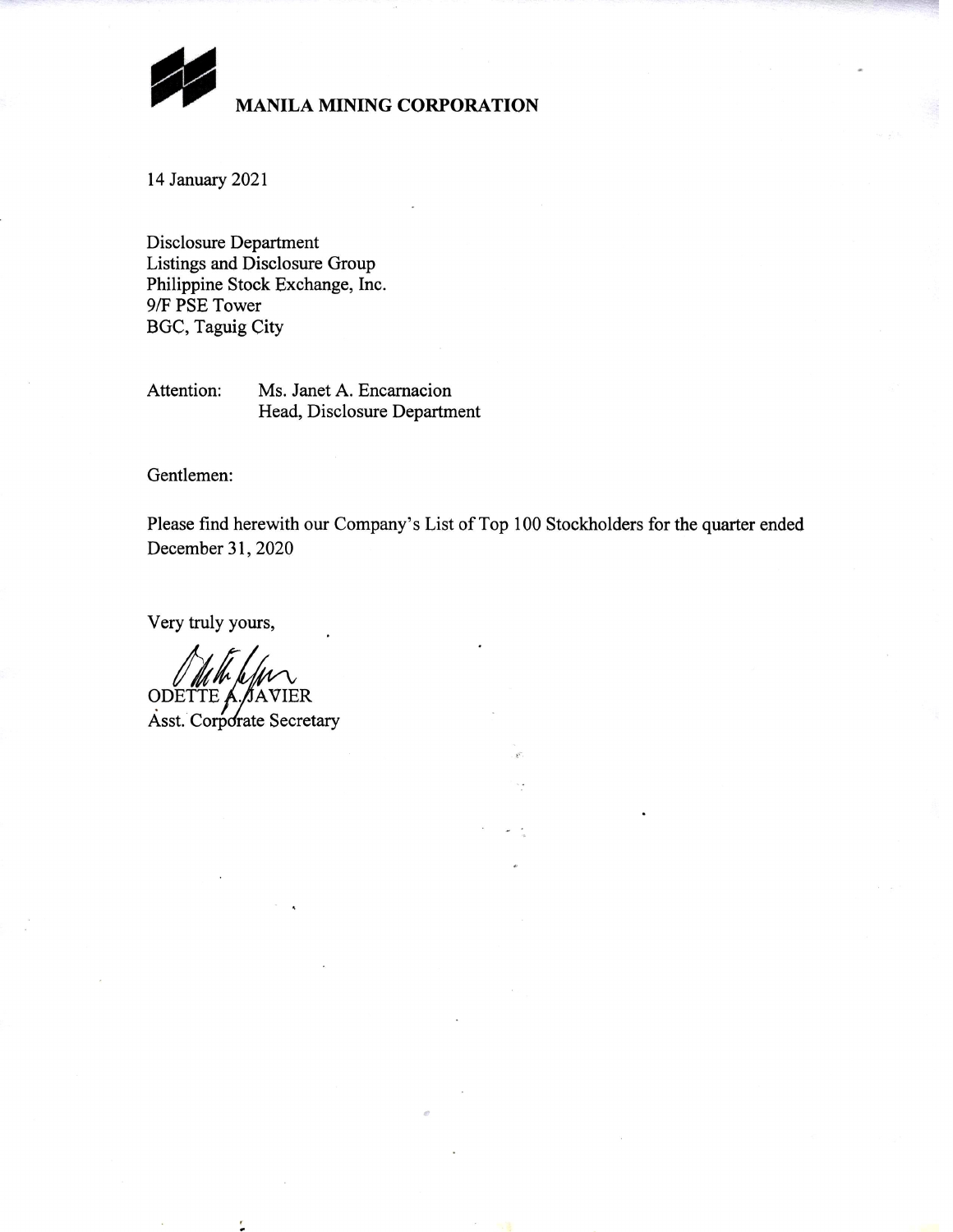| Rank | Name                                  | Holdings                 | Rank   |
|------|---------------------------------------|--------------------------|--------|
| 1    | PCD NOMINEE CORPORATION (FILIPINO)    | 78,879,576,034 50.73%    |        |
| 2    | F. YAP SECURITIES, INC.               | 32, 290, 372, 946 20.77% |        |
| 3    | LEPANTO CONSOLIDATED MINING COMPANY   | 20, 479, 027, 104 13.17% |        |
| 4    | PAULINO YAP                           | 1,955,669,495 01.26%     |        |
| 5    | BRYAN YAP                             | 1,945,977,139 01.25%     |        |
| 6    | CHRISTINE YAP                         | 1,861,557,111 01.20%     |        |
| 7    | LEPANTO INVESTMENT & DEV. CORPORATION | 1,481,975,190 00.95%     |        |
| 8    | EMMA YAP                              | 1,478,067,401 00.95%     |        |
| 9    | PATRICK RESOURCES CORPORATION         | 1,301,152,163            | 00.84% |
| 10   | PAUL YAP JR.                          | 1, 113, 677, 703 00. 72% |        |
| 11   | CHRISTINE KAREN YAP                   | 886, 334, 939 00.57%     |        |
| 12   | CORONET PROPERTY HOLDINGS CORP        | 833,093,546 00.54%       |        |
| 13   | VENTURA RESOURCES CORPORATION         | 718,565,954 00.46%       |        |
| 14   | ZAMCORE RESOURCES CORPORATION         | 707, 395, 421 00.45%     |        |
| 15   | LINDSAY RESOURCES CORPORATION         | 651, 542, 763 00.42%     |        |
| 16   | $A/C$ B.Y. FYSI                       | 524, 193, 274 00.34%     |        |
| 17   | ARLENE K. YAP                         | 457,065,671 00.29%       |        |
| 18   | DAVID GO SECURITIES CORP.             | 436,519,534 00.28%       |        |
| 19   | $A/C$ -CKY FYSI                       | 420,690,037              | 00.27% |
| 20   | SHIPSIDE, INC.                        | 360,082,672 00.23%       |        |
| 21   | PACITA YAP                            | 351,786,420 00.23%       |        |
| 22   | FAUSTO R. PREYSLER JR.                | 345,842,696 00.22%       |        |
| 23   | ANNABELLE K. YAP                      | 330,939,900 00.21%       |        |
| 24   | LUCIO W. YAN                          | 302,100,000              | 00.19% |
| 25   | LEONARD RESOURCES CORP.               | 236, 299, 716 00.15%     |        |
| 26   | WILLIAM HOW                           | 220,500,000 00.14%       |        |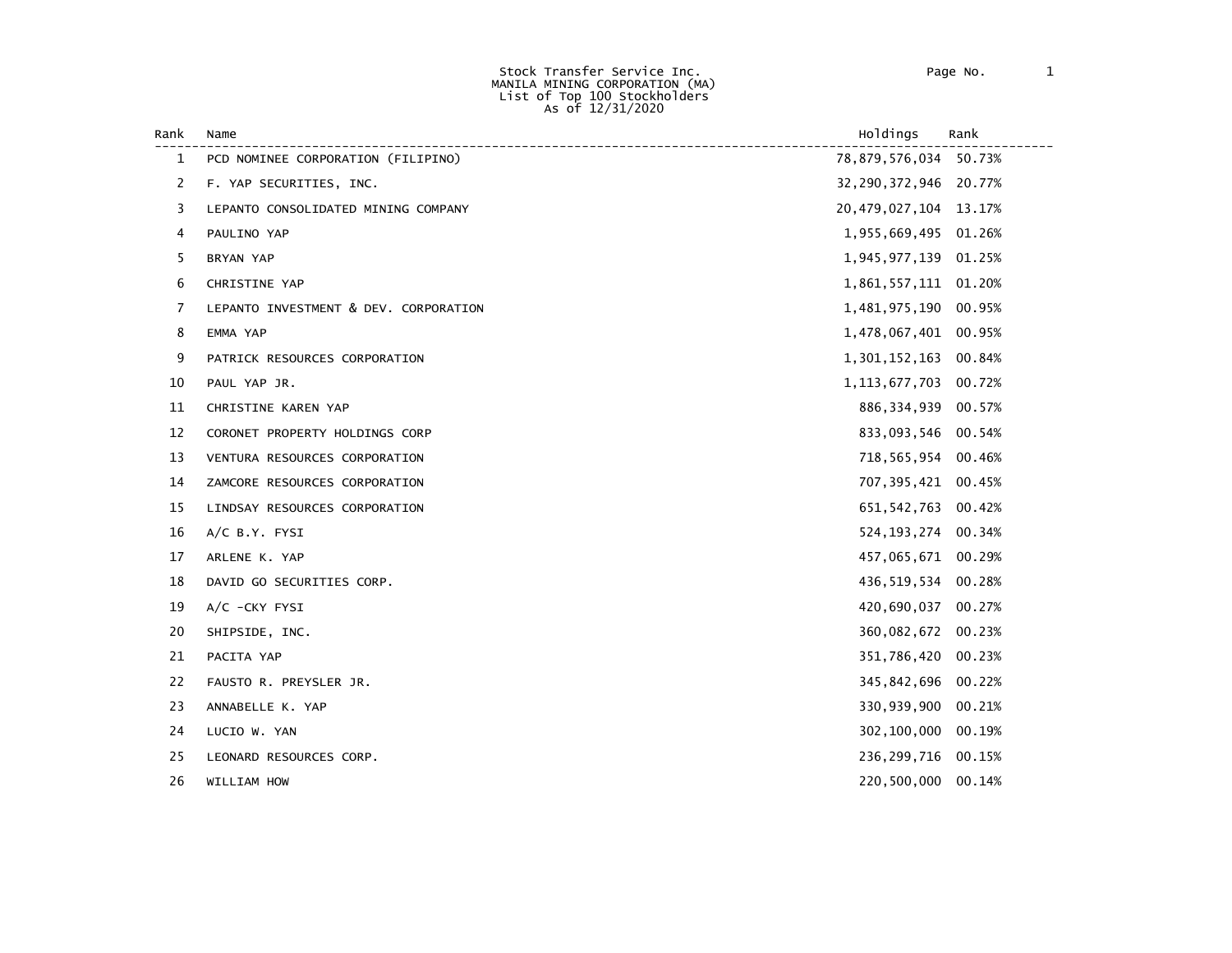| Rank | Name                             | Holdings            | Rank   |
|------|----------------------------------|---------------------|--------|
| 27   | HIGHLAND SECURITIES, INC.        | 210,023,669         | 00.14% |
| 28   | F Y S I ACCOUNT NO. CKY          | 196, 918, 381       | 00.13% |
| 29   | PL LIM INVESTMENTS, INC.         | 180,000,000         | 00.12% |
| 30   | ABIGAIL RESOURCES CORP.          | 154,729,479         | 00.10% |
| 31   | CRESENCIO YAP                    | 152,817,233 00.10%  |        |
| 32   | FELIPE YAP                       | 140,155,975         | 00.09% |
| 33   | CP EQUITIES CORPORATION          | 140,000,000         | 00.09% |
| 34   | HORACIO RODRIGUEZ                | 113,664,029         | 00.07% |
| 35   | F. YAP SECURITIES, INC. A/C 3305 | 112,568,859         | 00.07% |
| 36   | BRAIN FOUNDATION OF THE PHILS.   | 77,286,489          | 00.05% |
| 37   | ARACELI A. MACARAIG              | 69,260,000          | 00.04% |
| 38   | DENIS PEREZ                      | 66,678,540          | 00.04% |
| 39   | LUCIO W. YAN &/OR CLARA Y. YAN   | 64,044,944          | 00.04% |
| 40   | DORCAS ANN O. HO                 | 64,044,943          | 00.04% |
| 41   | KATERINA TANYA B. PEREZ          | 63,459,000          | 00.04% |
| 42   | CHARLENE DENISE B. PEREZ         | 62,051,175          | 00.04% |
| 43   | MA. CYMBELINE B. PEREZ           | 60,768,000          | 00.04% |
| 44   | JANICE C. SY                     | 54, 382, 022        | 00.03% |
| 45   | WILFREDO C. UY                   | 51,235,955          | 00.03% |
| 46   | ALBERTO MENDOZA                  | 46,844,045          | 00.03% |
| 47   | JESSAMYN DESIREE B. PEREZ        | 45,585,000          | 00.03% |
| 48   | NECISTO SYTENGCO                 | 44,280,000          | 00.03% |
| 49   | MAGDALENO B. ALBARRACIN JR.      | 43,230,336 00.03%   |        |
| 50   | MA. CYMBELINE PEREZ              | 40,564,704          | 00.03% |
| 51   | CHARLENE DENISE PEREZ            | 40, 113, 364 00.03% |        |
| 52   | KATERINE TANYA PEREZ             | 39,174,817          | 00.03% |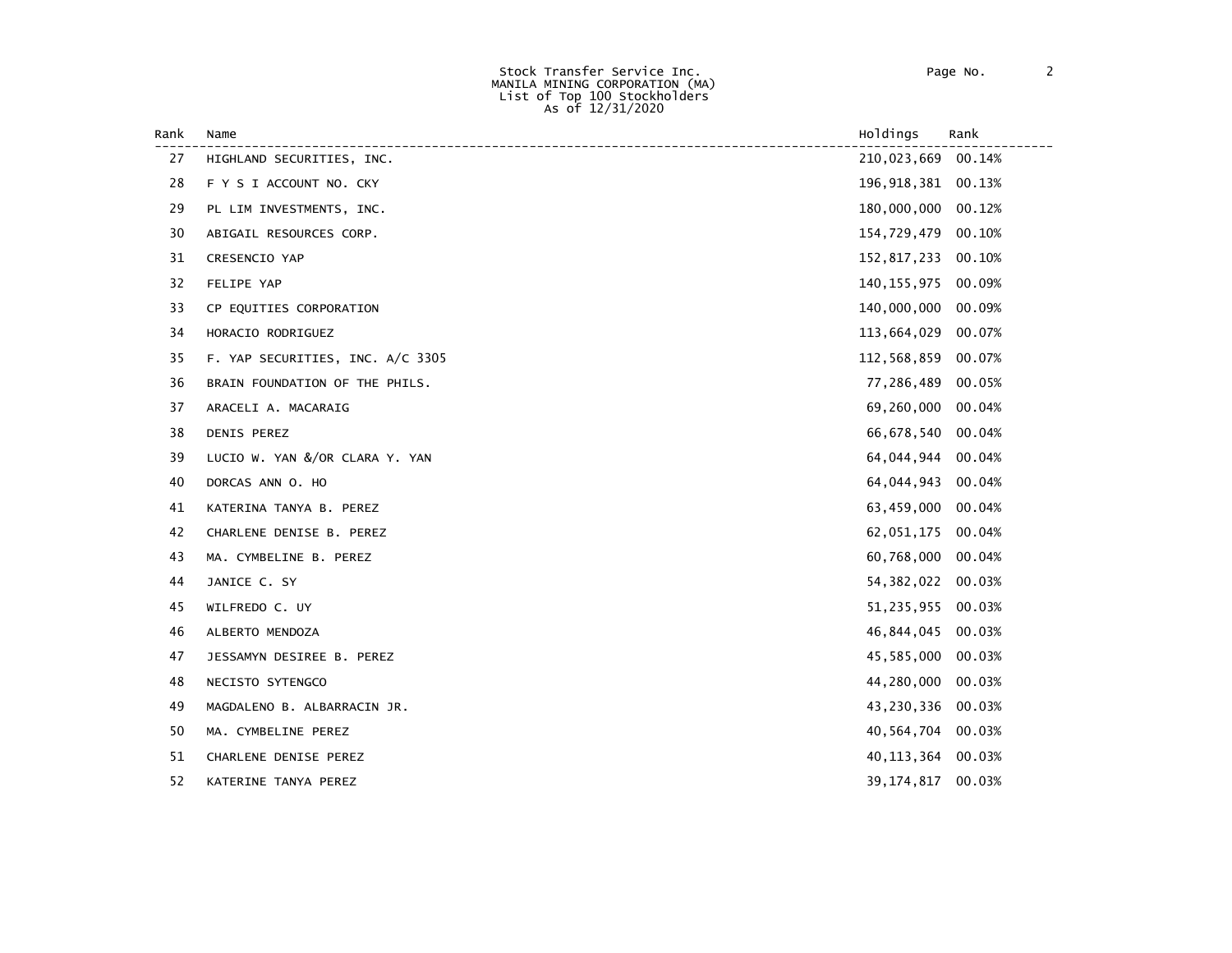| Rank | Name                                                     | Holdings     | Rank   |
|------|----------------------------------------------------------|--------------|--------|
| 53   | ANSALDO, GODINEZ & CO., INC.                             | 38,917,544   | 00.03% |
| 54   | WILLIAM RAGOS ENRILE II                                  | 38,426,966   | 00.02% |
| 55   | BLUE RIDGE MINERAL CORP.                                 | 38,400,000   | 00.02% |
| 56   | FLORENTINA BANEZ                                         | 34,209,289   | 00.02% |
| 57   | BENJAMIN ADAPON                                          | 31,752,000   | 00.02% |
| 58   | CATHAY SECURITIES CO., INC. A/C NO. 1358                 | 31,531,760   | 00.02% |
| 59   | SOCIAL SECURITY SYSTEM                                   | 31, 169, 073 | 00.02% |
| 60   | WILLY 0. DIZON OR NENE C. DIZON                          | 29,740,446   | 00.02% |
| 61   | MERCANTILE INSURANCE CO., INC.                           | 28,700,000   | 00.02% |
| 62   | ARTEMIO F. DISINI                                        | 27,219,910   | 00.02% |
| 63   | JOAQUIN MA. TAMANO                                       | 26,460,000   | 00.02% |
| 64   | TERESO C. TAN                                            | 25,000,000   | 00.02% |
| 65   | ROGELIO CHUA                                             | 24, 246, 741 | 00.02% |
| 66   | BERNARDO A. FRIANEZA                                     | 24,067,802   | 00.02% |
| 67   | KEYSER MERCANTILE CO., INC.                              | 23,814,000   | 00.02% |
| 68   | EDGAR A. RAGASA                                          | 20,872,552   | 00.01% |
| 69   | CATHAY SECURITIES CO., INC. A/C NO. 1868                 | 20,580,000   | 00.01% |
| 70   | OF SANTO TOMAS UNIVERSITY                                | 20,580,000   | 00.01% |
| 71   | GUILD SECURITIES INC.                                    | 20,564,000   | 00.01% |
| 72   | MANUEL J. RAMOS                                          | 18,726,592   | 00.01% |
| 73   | HERITAGE PROPERTIES, INC.                                | 18,425,880   | 00.01% |
| 74   | ELITE INVESTMENT CORPORATION                             | 17,551,800   | 00.01% |
| 75   | WHITE ELEPHANTS, INC.                                    | 17,500,000   | 00.01% |
| 76   | QUALITY INVESTMENTS & SECS. CORP. A/C #017003            | 16,880,000   | 00.01% |
| 77   | LIBERATO P. LAYUG                                        | 16,651,685   | 00.01% |
| 78   | JULIA K. REGINA ANGELA K. DE LA CRUZ DE LA CRUZ OR MARIA | 16,561,593   | 00.01% |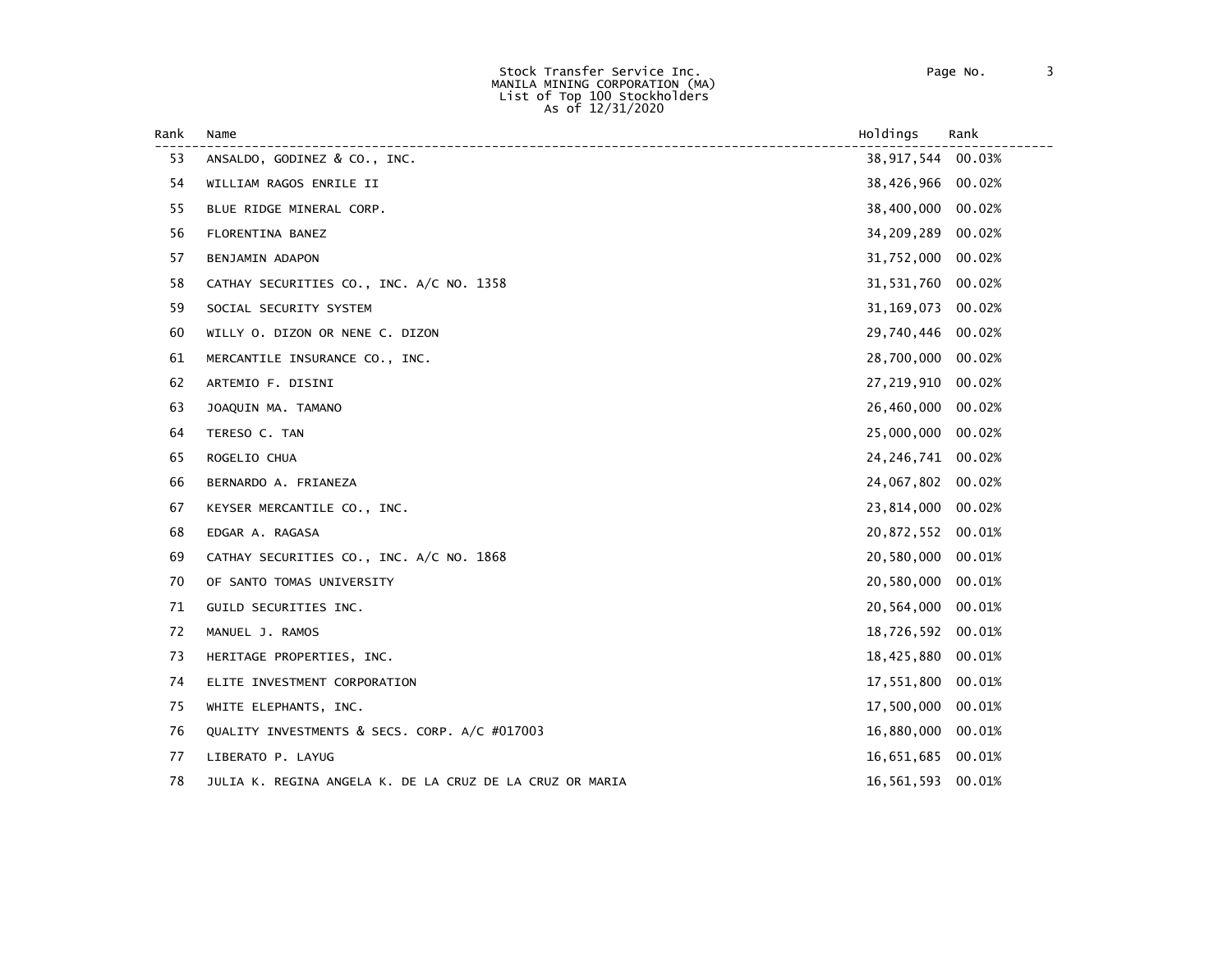| Rank | Name                               | Holdings     | Rank   |
|------|------------------------------------|--------------|--------|
| 79   | ERLINDA M. OLEDAN                  | 15, 123, 214 | 00.01% |
| 80   | ROMEO N. YAP                       | 15,000,000   | 00.01% |
| 81   | SHIN TIU                           | 15,000,000   | 00.01% |
| 82   | WILLIAM T. ENRILE                  | 15,000,000   | 00.01% |
| 83   | FRANCISCO ONG                      | 14,700,000   | 00.01% |
| 84   | CATHERINE CHOA                     | 13,933,773   | 00.01% |
| 85   | ALVIN TAN UNJO                     | 13,930,708   | 00.01% |
| 86   | JOSE Z. OLEDAN                     | 13, 188, 727 | 00.01% |
| 87   | <b>BERNARD CHU</b>                 | 12,936,000   | 00.01% |
| 88   | A. ANGEL S. TANJANGCO              | 12,880,000   | 00.01% |
| 89   | ALLEN JESSE C. MANGAOANG           | 12,808,989   | 00.01% |
| 90   | THE SOLID GUARANTY, INC.           | 12,642,000   | 00.01% |
| 91   | DANILO G. BAUTISTA                 | 12,502,755   | 00.01% |
| 92   | OSLO INVESTMENT CORPORATION        | 12,452,881   | 00.01% |
| 93   | CONCHITA YAP                       | 12,296,200   | 00.01% |
| 94   | RICARDO CASTANEDA                  | 11,861,000   | 00.01% |
| 95   | CHARLES TIU GAN                    | 11,820,000   | 00.01% |
| 96   | WILSON NGAN                        | 11,778,358   | 00.01% |
| 97   | E. N. MADRAZO CORP.                | 11,490,000   | 00.01% |
| 98   | PLLIM MANAGEMENT & INVESTMENT INC. | 11,235,955   | 00.01% |
| 99   | MARINO OLONDRIZ Y CIA              | 11, 173, 982 | 00.01% |
| 100  | LIBRADO S. CALILUNG                | 10,717,623   | 00.01% |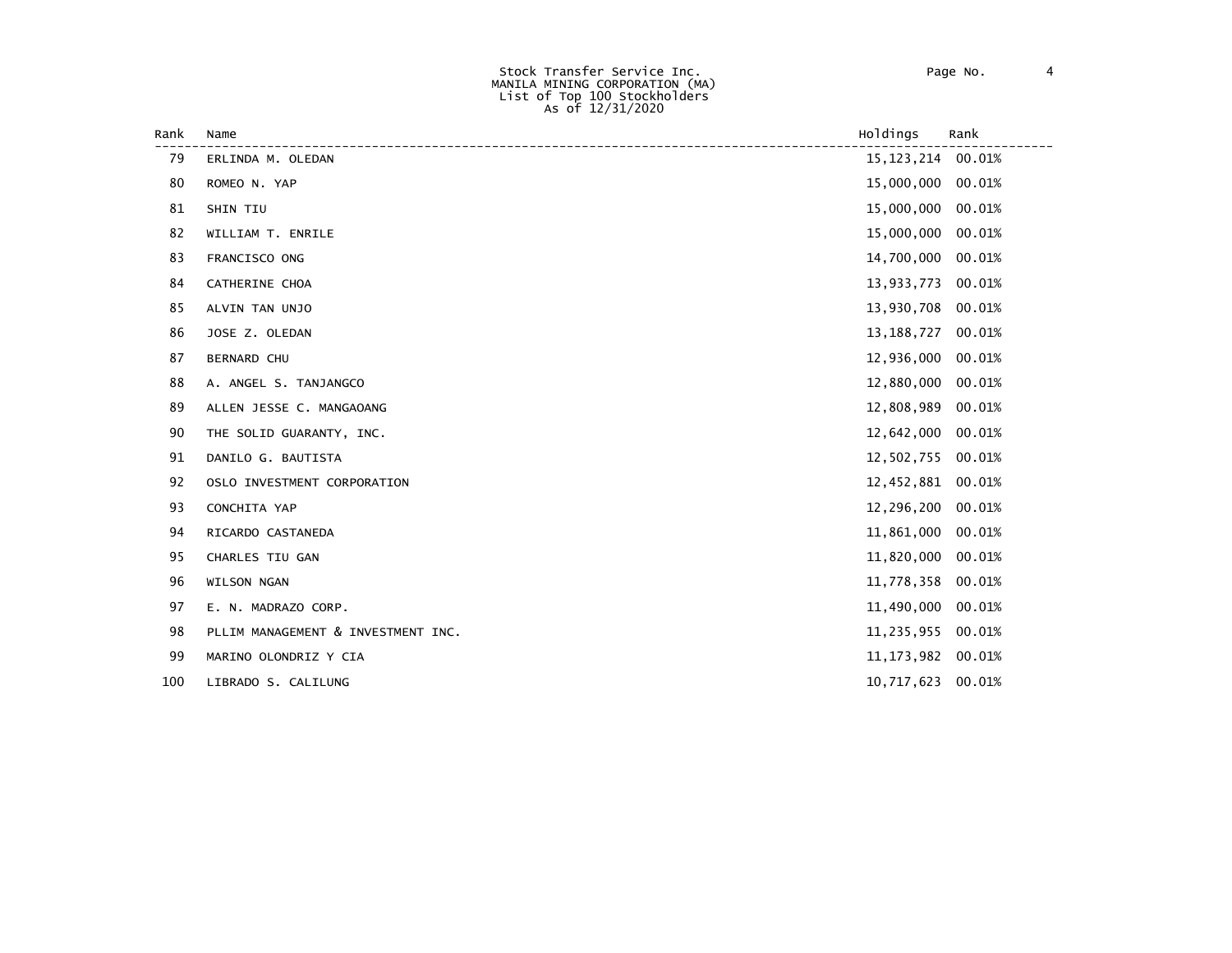#### Stock Transfer Service Inc. The Contract of Page No. 5 MANILA MINING CORPORATION (MA) List of Top 100 Stockholders As of 12/31/2020

| --<br>Rank | lame | nc | ,,,, |
|------------|------|----|------|
|            |      |    |      |

 --------------- ------- Total Top 100 Shareholders : 153,846,907,586 98.94%<br>=============== ======

Total Issued Shares 155,479,944,728

===============

---------------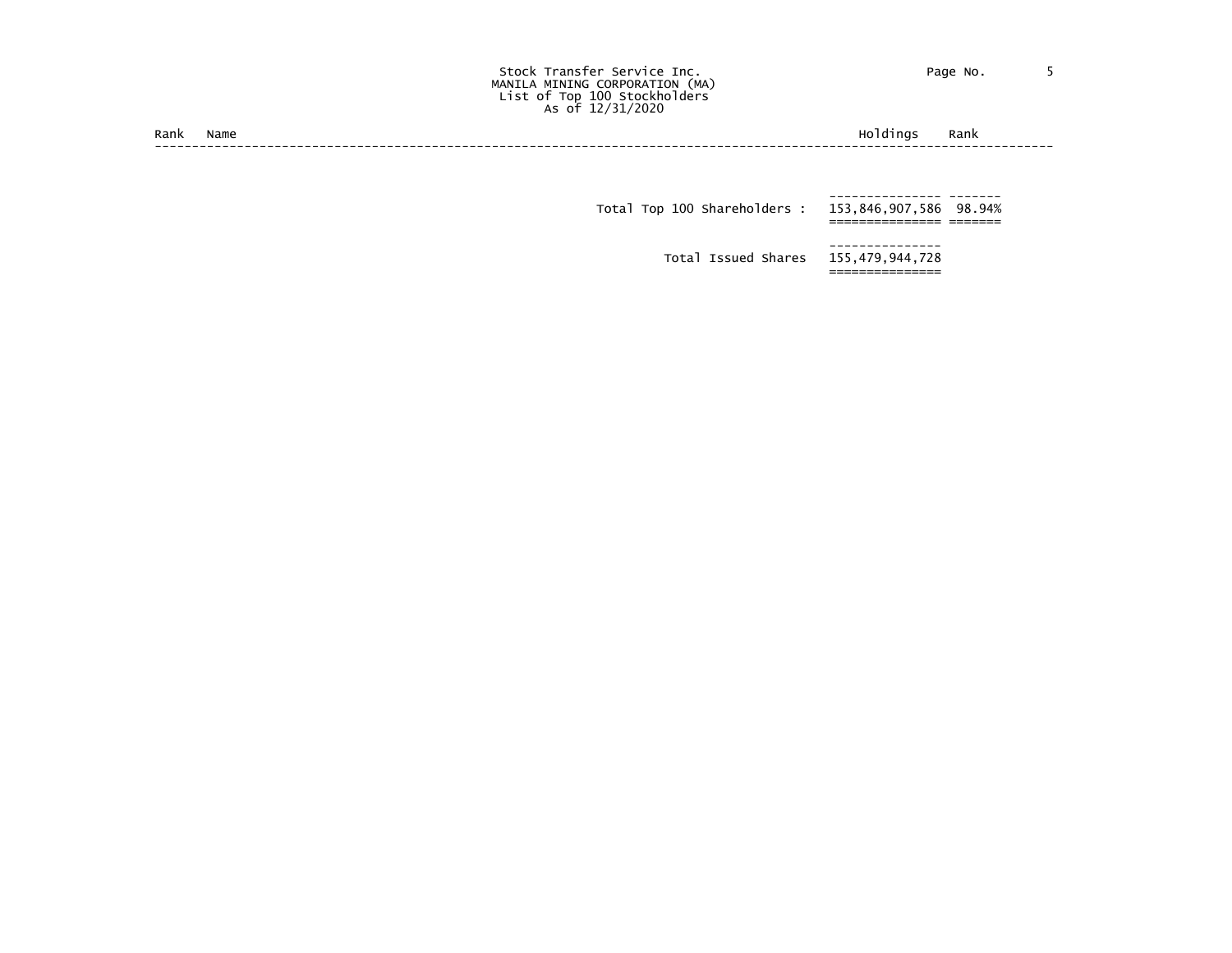# **OUTSTANDING BALANCES FOR A SPECIFIC COMPANY**

# Company Code - MA0000000000

Business Date: December 29, 2020

| <b>BPNAME</b>                                     | <b>HOLDINGS</b> |
|---------------------------------------------------|-----------------|
| UPCC SECURITIES CORP.                             | 27,238,822      |
| A & A SECURITIES, INC.                            | 576,810,310     |
| <b>ABACUS SECURITIES CORPORATION</b>              | 5,011,039,533   |
| PHILSTOCKS FINANCIAL INC                          | 2,975,816,467   |
| A. T. DE CASTRO SECURITIES CORP.                  | 67,496,300      |
| ALPHA SECURITIES CORP.                            | 16,690,045      |
| <b>BA SECURITIES, INC.</b>                        | 45,737,913      |
| AP SECURITIES INCORPORATED                        | 2,083,219,108   |
| ANSALDO, GODINEZ & CO., INC.                      | 760,718,422     |
| AB CAPITAL SECURITIES, INC.                       | 4,819,037,438   |
| SARANGANI SECURITIES, INC.                        | 3,155,841       |
| <b>SB EQUITIES, INC.</b>                          | 1,322,246,010   |
| ASIA PACIFIC CAPITAL EQUITIES & SECURITIES CORP.  | 53,510,410      |
| ASIASEC EQUITIES, INC.                            | 4,494,808,578   |
| <b>ASTRA SECURITIES CORPORATION</b>               | 942,248,317     |
| CHINA BANK SECURITIES CORPORATION                 | 10,060,811      |
| BELSON SECURITIES, INC.                           | 490,750,646     |
| BENJAMIN CO CA & CO., INC.                        | 9,311,144       |
| B. H. CHUA SECURITIES CORPORATION                 | 43,253,909      |
| JAKA SECURITIES CORP.                             | 21,042,117      |
| <b>BPI SECURITIES CORPORATION</b>                 | 1,499,480,465   |
| CAMPOS, LANUZA & COMPANY, INC.                    | 66,151,917      |
| SINCERE SECURITIES CORPORATION                    | 493,077,134     |
| <b>CENTURY SECURITIES CORPORATION</b>             | 2,123,122       |
| CTS GLOBAL EQUITY GROUP, INC.                     | 475,642,488     |
| VSEC.COM, INC.                                    | 10,000,000      |
| <b>TRITON SECURITIES CORP.</b>                    | 869,257,817     |
| <b>IGC SECURITIES INC.</b>                        | 275,056,153     |
| <b>CUALOPING SECURITIES CORPORATION</b>           | 60,250          |
| DAVID GO SECURITIES CORP.                         | 1,598,838,873   |
| DIVERSIFIED SECURITIES, INC.                      | 177,250,287     |
| E. CHUA CHIACO SECURITIES, INC.                   | 645,437,835     |
| EQUITABLE SECURIITES (PHILS.) INC.                | 1,605,375       |
| <b>EAST WEST CAPITAL CORPORATION</b>              | 70,000          |
| <b>EASTERN SECURITIES DEVELOPMENT CORPORATION</b> | 1,150,453,313   |
| EQUITIWORLD SECURITIES, INC.                      | 111,259,857     |
| EVERGREEN STOCK BROKERAGE & SEC., INC.            | 1,003,863,438   |
| FIRST ORIENT SECURITIES, INC.                     | 12,013,819      |
| FIRST INTEGRATED CAPITAL SECURITIES, INC.         | 81,600,000      |
| F. YAP SECURITIES, INC.                           | 1,316,944,769   |
| AURORA SECURITIES, INC.                           | 14,972,224      |
| <b>GLOBALINKS SECURITIES &amp; STOCKS, INC.</b>   | 420,328,133     |
| JSG SECURITIES, INC.                              | 211,201,167     |
| <b>GOLDSTAR SECURITIES, INC.</b>                  | 539,674,605     |
| GUILD SECURITIES, INC.                            | 238,301,213     |
| HDI SECURITIES, INC.                              | 2,479,570,697   |
| H. E. BENNETT SECURITIES, INC.                    | 35,248,201      |
| HK SECURITIES, INC.                               | 29,824          |
| I. ACKERMAN & CO., INC.                           | 11,203,764      |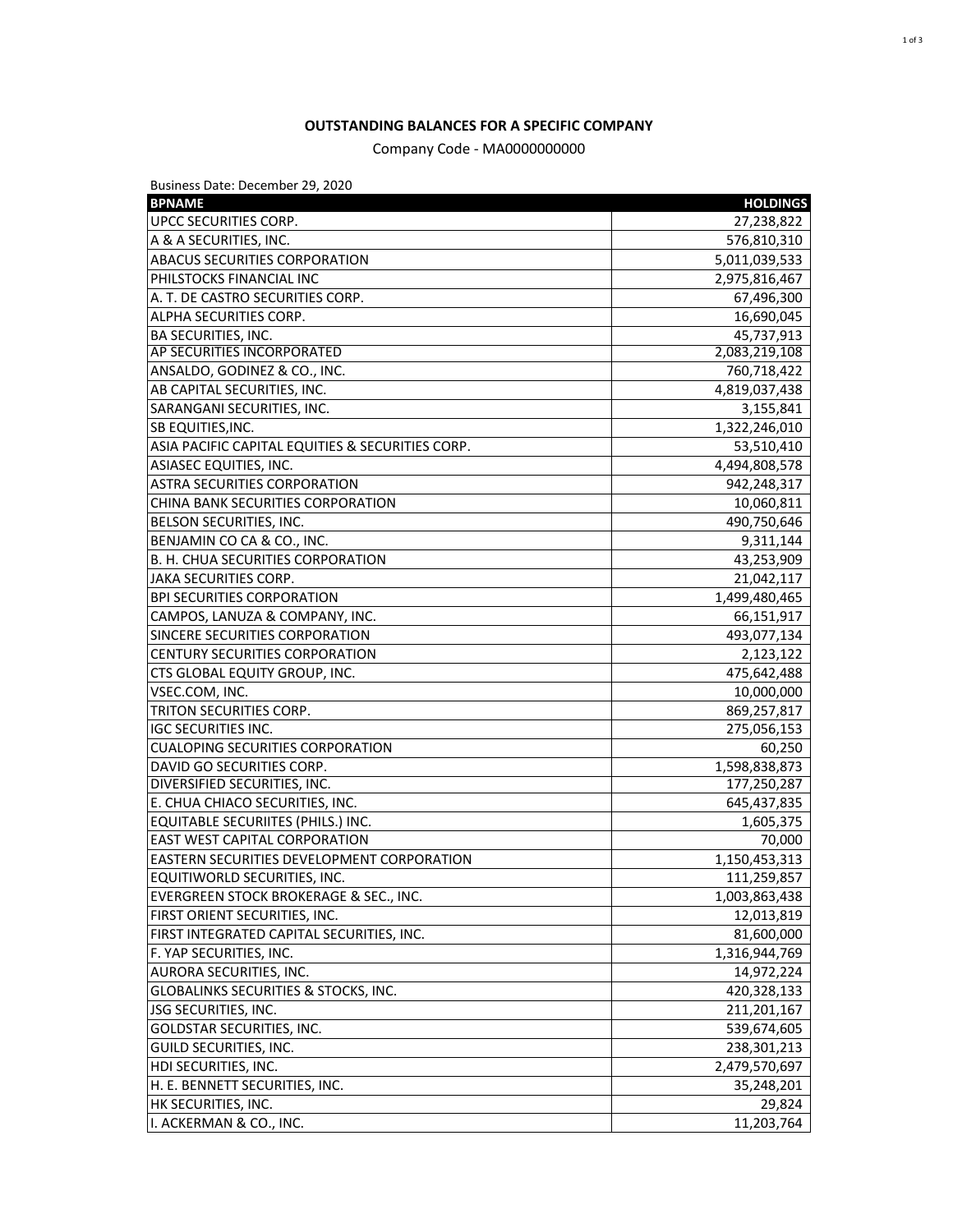| I. B. GIMENEZ SECURITIES, INC.<br>138,313,369<br>INVESTORS SECURITIES, INC,<br>319,313,151<br>IMPERIAL, DE GUZMAN, ABALOS & CO., INC.<br>84,453,008<br>INTRA-INVEST SECURITIES, INC.<br>140,420,880<br>ASIAN CAPITAL EQUITIES, INC.<br>3,966,400<br>J.M. BARCELON & CO., INC.<br>10,608,079<br>VALUE QUEST SECURITIES CORPORATION<br>29,400,000<br><b>STRATEGIC EQUITIES CORP.</b><br>20,043,642<br>LARRGO SECURITIES CO., INC.<br>1,025,287,675<br>LOPEZ, LOCSIN, LEDESMA & CO., INC.<br>8,875,091<br>LUCKY SECURITIES, INC.<br>433,629,999<br>LUYS SECURITIES COMPANY, INC.<br>471,543,370<br>294,532,439<br><b>MANDARIN SECURITIES CORPORATION</b><br><b>MARINO OLONDRIZ Y CIA</b><br>COL Financial Group, Inc.<br>4,585,009,797<br>DA MARKET SECURITIES, INC.<br>51,940,174<br>MERCANTILE SECURITIES CORP.<br>797,311,935<br>MERIDIAN SECURITIES, INC.<br>1,541,959,432<br>MDR SECURITIES, INC.<br>453,857,422<br>REGIS PARTNERS, INC.<br>7,334,304<br>MOUNT PEAK SECURITIES, INC.<br>3,486,595<br>NEW WORLD SECURITIES CO., INC.<br>229,421,361<br>OPTIMUM SECURITIES CORPORATION<br>213,026,293<br>RCBC SECURITIES, INC.<br>126,510,751<br>PAN ASIA SECURITIES CORP.<br>94,619,858<br>PAPA SECURITIES CORPORATION<br>903,129,656<br>MAYBANK ATR KIM ENG SECURITIES, INC.<br>719,106,292<br>10,762,869<br>PLATINUM SECURITIES, INC.<br>PNB SECURITIES, INC.<br>80,191,797<br>PREMIUM SECURITIES, INC.<br>221,377,519<br>PRYCE SECURITIES, INC.<br>310,863<br>SALISBURY BKT SECURITIES CORPORATION<br>112,893,169<br><b>QUALITY INVESTMENTS &amp; SECURITIES CORPORATION</b><br>2,680,204,289<br>R & L INVESTMENTS, INC.<br>21,278,784<br><b>ALAKOR SECURITIES CORPORATION</b><br>166,269,242<br>R. COYIUTO SECURITIES, INC.<br>742,868,454<br>REGINA CAPITAL DEVELOPMENT CORPORATION<br>904,997,002<br>191,277,556<br>R. NUBLA SECURITIES, INC.<br>AAA SOUTHEAST EQUITIES, INCORPORATED<br>187,643,595<br>R. S. LIM & CO., INC.<br>359,356,844<br>RTG & COMPANY, INC.<br>190,984,407<br>S.J. ROXAS & CO., INC.<br>15,147,357<br>88,279,612<br><b>FIDELITY SECURITIES, INC.</b><br>SUMMIT SECURITIES, INC.<br>181,315,546<br>STANDARD SECURITIES CORPORATION<br>207,305,351<br>TANSENGCO & CO., INC.<br>385,192,230<br>THE FIRST RESOURCES MANAGEMENT & SECURITIES CORP.<br>272,722,170<br>TOWER SECURITIES, INC.<br>2,223,829,243<br>TRANS-ASIA SECURITIES, INC.<br>94,000<br><b>APEX PHILIPPINES EQUITIES CORPORATION</b><br>2,001,000<br>TRENDLINE SECURITIES CORPORATION<br>2,633,142<br>TRI-STATE SECURITIES, INC.<br>145,753,142<br>UCPB SECURITIES, INC.<br>3,051,126,847<br>E.SECURITIES, INC.<br>3,199,200<br>VENTURE SECURITIES, INC.<br>918,461,691 | <b>BPNAME</b> | <b>HOLDINGS</b> |
|--------------------------------------------------------------------------------------------------------------------------------------------------------------------------------------------------------------------------------------------------------------------------------------------------------------------------------------------------------------------------------------------------------------------------------------------------------------------------------------------------------------------------------------------------------------------------------------------------------------------------------------------------------------------------------------------------------------------------------------------------------------------------------------------------------------------------------------------------------------------------------------------------------------------------------------------------------------------------------------------------------------------------------------------------------------------------------------------------------------------------------------------------------------------------------------------------------------------------------------------------------------------------------------------------------------------------------------------------------------------------------------------------------------------------------------------------------------------------------------------------------------------------------------------------------------------------------------------------------------------------------------------------------------------------------------------------------------------------------------------------------------------------------------------------------------------------------------------------------------------------------------------------------------------------------------------------------------------------------------------------------------------------------------------------------------------------------------------------------------------------------------------------------------------------------------------------------------------------------------------------------------------------------------------------------------------------------------------------------------------------------------------------------------------------------------------------------------------------------------------------------------------------------------------------------------------------------------------------------------------------------------------------------------------|---------------|-----------------|
|                                                                                                                                                                                                                                                                                                                                                                                                                                                                                                                                                                                                                                                                                                                                                                                                                                                                                                                                                                                                                                                                                                                                                                                                                                                                                                                                                                                                                                                                                                                                                                                                                                                                                                                                                                                                                                                                                                                                                                                                                                                                                                                                                                                                                                                                                                                                                                                                                                                                                                                                                                                                                                                                    |               |                 |
|                                                                                                                                                                                                                                                                                                                                                                                                                                                                                                                                                                                                                                                                                                                                                                                                                                                                                                                                                                                                                                                                                                                                                                                                                                                                                                                                                                                                                                                                                                                                                                                                                                                                                                                                                                                                                                                                                                                                                                                                                                                                                                                                                                                                                                                                                                                                                                                                                                                                                                                                                                                                                                                                    |               |                 |
|                                                                                                                                                                                                                                                                                                                                                                                                                                                                                                                                                                                                                                                                                                                                                                                                                                                                                                                                                                                                                                                                                                                                                                                                                                                                                                                                                                                                                                                                                                                                                                                                                                                                                                                                                                                                                                                                                                                                                                                                                                                                                                                                                                                                                                                                                                                                                                                                                                                                                                                                                                                                                                                                    |               |                 |
|                                                                                                                                                                                                                                                                                                                                                                                                                                                                                                                                                                                                                                                                                                                                                                                                                                                                                                                                                                                                                                                                                                                                                                                                                                                                                                                                                                                                                                                                                                                                                                                                                                                                                                                                                                                                                                                                                                                                                                                                                                                                                                                                                                                                                                                                                                                                                                                                                                                                                                                                                                                                                                                                    |               |                 |
|                                                                                                                                                                                                                                                                                                                                                                                                                                                                                                                                                                                                                                                                                                                                                                                                                                                                                                                                                                                                                                                                                                                                                                                                                                                                                                                                                                                                                                                                                                                                                                                                                                                                                                                                                                                                                                                                                                                                                                                                                                                                                                                                                                                                                                                                                                                                                                                                                                                                                                                                                                                                                                                                    |               |                 |
|                                                                                                                                                                                                                                                                                                                                                                                                                                                                                                                                                                                                                                                                                                                                                                                                                                                                                                                                                                                                                                                                                                                                                                                                                                                                                                                                                                                                                                                                                                                                                                                                                                                                                                                                                                                                                                                                                                                                                                                                                                                                                                                                                                                                                                                                                                                                                                                                                                                                                                                                                                                                                                                                    |               |                 |
|                                                                                                                                                                                                                                                                                                                                                                                                                                                                                                                                                                                                                                                                                                                                                                                                                                                                                                                                                                                                                                                                                                                                                                                                                                                                                                                                                                                                                                                                                                                                                                                                                                                                                                                                                                                                                                                                                                                                                                                                                                                                                                                                                                                                                                                                                                                                                                                                                                                                                                                                                                                                                                                                    |               |                 |
|                                                                                                                                                                                                                                                                                                                                                                                                                                                                                                                                                                                                                                                                                                                                                                                                                                                                                                                                                                                                                                                                                                                                                                                                                                                                                                                                                                                                                                                                                                                                                                                                                                                                                                                                                                                                                                                                                                                                                                                                                                                                                                                                                                                                                                                                                                                                                                                                                                                                                                                                                                                                                                                                    |               |                 |
|                                                                                                                                                                                                                                                                                                                                                                                                                                                                                                                                                                                                                                                                                                                                                                                                                                                                                                                                                                                                                                                                                                                                                                                                                                                                                                                                                                                                                                                                                                                                                                                                                                                                                                                                                                                                                                                                                                                                                                                                                                                                                                                                                                                                                                                                                                                                                                                                                                                                                                                                                                                                                                                                    |               |                 |
|                                                                                                                                                                                                                                                                                                                                                                                                                                                                                                                                                                                                                                                                                                                                                                                                                                                                                                                                                                                                                                                                                                                                                                                                                                                                                                                                                                                                                                                                                                                                                                                                                                                                                                                                                                                                                                                                                                                                                                                                                                                                                                                                                                                                                                                                                                                                                                                                                                                                                                                                                                                                                                                                    |               |                 |
|                                                                                                                                                                                                                                                                                                                                                                                                                                                                                                                                                                                                                                                                                                                                                                                                                                                                                                                                                                                                                                                                                                                                                                                                                                                                                                                                                                                                                                                                                                                                                                                                                                                                                                                                                                                                                                                                                                                                                                                                                                                                                                                                                                                                                                                                                                                                                                                                                                                                                                                                                                                                                                                                    |               |                 |
|                                                                                                                                                                                                                                                                                                                                                                                                                                                                                                                                                                                                                                                                                                                                                                                                                                                                                                                                                                                                                                                                                                                                                                                                                                                                                                                                                                                                                                                                                                                                                                                                                                                                                                                                                                                                                                                                                                                                                                                                                                                                                                                                                                                                                                                                                                                                                                                                                                                                                                                                                                                                                                                                    |               |                 |
|                                                                                                                                                                                                                                                                                                                                                                                                                                                                                                                                                                                                                                                                                                                                                                                                                                                                                                                                                                                                                                                                                                                                                                                                                                                                                                                                                                                                                                                                                                                                                                                                                                                                                                                                                                                                                                                                                                                                                                                                                                                                                                                                                                                                                                                                                                                                                                                                                                                                                                                                                                                                                                                                    |               |                 |
|                                                                                                                                                                                                                                                                                                                                                                                                                                                                                                                                                                                                                                                                                                                                                                                                                                                                                                                                                                                                                                                                                                                                                                                                                                                                                                                                                                                                                                                                                                                                                                                                                                                                                                                                                                                                                                                                                                                                                                                                                                                                                                                                                                                                                                                                                                                                                                                                                                                                                                                                                                                                                                                                    |               |                 |
|                                                                                                                                                                                                                                                                                                                                                                                                                                                                                                                                                                                                                                                                                                                                                                                                                                                                                                                                                                                                                                                                                                                                                                                                                                                                                                                                                                                                                                                                                                                                                                                                                                                                                                                                                                                                                                                                                                                                                                                                                                                                                                                                                                                                                                                                                                                                                                                                                                                                                                                                                                                                                                                                    |               |                 |
|                                                                                                                                                                                                                                                                                                                                                                                                                                                                                                                                                                                                                                                                                                                                                                                                                                                                                                                                                                                                                                                                                                                                                                                                                                                                                                                                                                                                                                                                                                                                                                                                                                                                                                                                                                                                                                                                                                                                                                                                                                                                                                                                                                                                                                                                                                                                                                                                                                                                                                                                                                                                                                                                    |               |                 |
|                                                                                                                                                                                                                                                                                                                                                                                                                                                                                                                                                                                                                                                                                                                                                                                                                                                                                                                                                                                                                                                                                                                                                                                                                                                                                                                                                                                                                                                                                                                                                                                                                                                                                                                                                                                                                                                                                                                                                                                                                                                                                                                                                                                                                                                                                                                                                                                                                                                                                                                                                                                                                                                                    |               |                 |
|                                                                                                                                                                                                                                                                                                                                                                                                                                                                                                                                                                                                                                                                                                                                                                                                                                                                                                                                                                                                                                                                                                                                                                                                                                                                                                                                                                                                                                                                                                                                                                                                                                                                                                                                                                                                                                                                                                                                                                                                                                                                                                                                                                                                                                                                                                                                                                                                                                                                                                                                                                                                                                                                    |               |                 |
|                                                                                                                                                                                                                                                                                                                                                                                                                                                                                                                                                                                                                                                                                                                                                                                                                                                                                                                                                                                                                                                                                                                                                                                                                                                                                                                                                                                                                                                                                                                                                                                                                                                                                                                                                                                                                                                                                                                                                                                                                                                                                                                                                                                                                                                                                                                                                                                                                                                                                                                                                                                                                                                                    |               |                 |
|                                                                                                                                                                                                                                                                                                                                                                                                                                                                                                                                                                                                                                                                                                                                                                                                                                                                                                                                                                                                                                                                                                                                                                                                                                                                                                                                                                                                                                                                                                                                                                                                                                                                                                                                                                                                                                                                                                                                                                                                                                                                                                                                                                                                                                                                                                                                                                                                                                                                                                                                                                                                                                                                    |               |                 |
|                                                                                                                                                                                                                                                                                                                                                                                                                                                                                                                                                                                                                                                                                                                                                                                                                                                                                                                                                                                                                                                                                                                                                                                                                                                                                                                                                                                                                                                                                                                                                                                                                                                                                                                                                                                                                                                                                                                                                                                                                                                                                                                                                                                                                                                                                                                                                                                                                                                                                                                                                                                                                                                                    |               |                 |
|                                                                                                                                                                                                                                                                                                                                                                                                                                                                                                                                                                                                                                                                                                                                                                                                                                                                                                                                                                                                                                                                                                                                                                                                                                                                                                                                                                                                                                                                                                                                                                                                                                                                                                                                                                                                                                                                                                                                                                                                                                                                                                                                                                                                                                                                                                                                                                                                                                                                                                                                                                                                                                                                    |               |                 |
|                                                                                                                                                                                                                                                                                                                                                                                                                                                                                                                                                                                                                                                                                                                                                                                                                                                                                                                                                                                                                                                                                                                                                                                                                                                                                                                                                                                                                                                                                                                                                                                                                                                                                                                                                                                                                                                                                                                                                                                                                                                                                                                                                                                                                                                                                                                                                                                                                                                                                                                                                                                                                                                                    |               |                 |
|                                                                                                                                                                                                                                                                                                                                                                                                                                                                                                                                                                                                                                                                                                                                                                                                                                                                                                                                                                                                                                                                                                                                                                                                                                                                                                                                                                                                                                                                                                                                                                                                                                                                                                                                                                                                                                                                                                                                                                                                                                                                                                                                                                                                                                                                                                                                                                                                                                                                                                                                                                                                                                                                    |               |                 |
|                                                                                                                                                                                                                                                                                                                                                                                                                                                                                                                                                                                                                                                                                                                                                                                                                                                                                                                                                                                                                                                                                                                                                                                                                                                                                                                                                                                                                                                                                                                                                                                                                                                                                                                                                                                                                                                                                                                                                                                                                                                                                                                                                                                                                                                                                                                                                                                                                                                                                                                                                                                                                                                                    |               |                 |
|                                                                                                                                                                                                                                                                                                                                                                                                                                                                                                                                                                                                                                                                                                                                                                                                                                                                                                                                                                                                                                                                                                                                                                                                                                                                                                                                                                                                                                                                                                                                                                                                                                                                                                                                                                                                                                                                                                                                                                                                                                                                                                                                                                                                                                                                                                                                                                                                                                                                                                                                                                                                                                                                    |               |                 |
|                                                                                                                                                                                                                                                                                                                                                                                                                                                                                                                                                                                                                                                                                                                                                                                                                                                                                                                                                                                                                                                                                                                                                                                                                                                                                                                                                                                                                                                                                                                                                                                                                                                                                                                                                                                                                                                                                                                                                                                                                                                                                                                                                                                                                                                                                                                                                                                                                                                                                                                                                                                                                                                                    |               |                 |
|                                                                                                                                                                                                                                                                                                                                                                                                                                                                                                                                                                                                                                                                                                                                                                                                                                                                                                                                                                                                                                                                                                                                                                                                                                                                                                                                                                                                                                                                                                                                                                                                                                                                                                                                                                                                                                                                                                                                                                                                                                                                                                                                                                                                                                                                                                                                                                                                                                                                                                                                                                                                                                                                    |               |                 |
|                                                                                                                                                                                                                                                                                                                                                                                                                                                                                                                                                                                                                                                                                                                                                                                                                                                                                                                                                                                                                                                                                                                                                                                                                                                                                                                                                                                                                                                                                                                                                                                                                                                                                                                                                                                                                                                                                                                                                                                                                                                                                                                                                                                                                                                                                                                                                                                                                                                                                                                                                                                                                                                                    |               |                 |
|                                                                                                                                                                                                                                                                                                                                                                                                                                                                                                                                                                                                                                                                                                                                                                                                                                                                                                                                                                                                                                                                                                                                                                                                                                                                                                                                                                                                                                                                                                                                                                                                                                                                                                                                                                                                                                                                                                                                                                                                                                                                                                                                                                                                                                                                                                                                                                                                                                                                                                                                                                                                                                                                    |               |                 |
|                                                                                                                                                                                                                                                                                                                                                                                                                                                                                                                                                                                                                                                                                                                                                                                                                                                                                                                                                                                                                                                                                                                                                                                                                                                                                                                                                                                                                                                                                                                                                                                                                                                                                                                                                                                                                                                                                                                                                                                                                                                                                                                                                                                                                                                                                                                                                                                                                                                                                                                                                                                                                                                                    |               |                 |
|                                                                                                                                                                                                                                                                                                                                                                                                                                                                                                                                                                                                                                                                                                                                                                                                                                                                                                                                                                                                                                                                                                                                                                                                                                                                                                                                                                                                                                                                                                                                                                                                                                                                                                                                                                                                                                                                                                                                                                                                                                                                                                                                                                                                                                                                                                                                                                                                                                                                                                                                                                                                                                                                    |               |                 |
|                                                                                                                                                                                                                                                                                                                                                                                                                                                                                                                                                                                                                                                                                                                                                                                                                                                                                                                                                                                                                                                                                                                                                                                                                                                                                                                                                                                                                                                                                                                                                                                                                                                                                                                                                                                                                                                                                                                                                                                                                                                                                                                                                                                                                                                                                                                                                                                                                                                                                                                                                                                                                                                                    |               |                 |
|                                                                                                                                                                                                                                                                                                                                                                                                                                                                                                                                                                                                                                                                                                                                                                                                                                                                                                                                                                                                                                                                                                                                                                                                                                                                                                                                                                                                                                                                                                                                                                                                                                                                                                                                                                                                                                                                                                                                                                                                                                                                                                                                                                                                                                                                                                                                                                                                                                                                                                                                                                                                                                                                    |               |                 |
|                                                                                                                                                                                                                                                                                                                                                                                                                                                                                                                                                                                                                                                                                                                                                                                                                                                                                                                                                                                                                                                                                                                                                                                                                                                                                                                                                                                                                                                                                                                                                                                                                                                                                                                                                                                                                                                                                                                                                                                                                                                                                                                                                                                                                                                                                                                                                                                                                                                                                                                                                                                                                                                                    |               |                 |
|                                                                                                                                                                                                                                                                                                                                                                                                                                                                                                                                                                                                                                                                                                                                                                                                                                                                                                                                                                                                                                                                                                                                                                                                                                                                                                                                                                                                                                                                                                                                                                                                                                                                                                                                                                                                                                                                                                                                                                                                                                                                                                                                                                                                                                                                                                                                                                                                                                                                                                                                                                                                                                                                    |               |                 |
|                                                                                                                                                                                                                                                                                                                                                                                                                                                                                                                                                                                                                                                                                                                                                                                                                                                                                                                                                                                                                                                                                                                                                                                                                                                                                                                                                                                                                                                                                                                                                                                                                                                                                                                                                                                                                                                                                                                                                                                                                                                                                                                                                                                                                                                                                                                                                                                                                                                                                                                                                                                                                                                                    |               |                 |
|                                                                                                                                                                                                                                                                                                                                                                                                                                                                                                                                                                                                                                                                                                                                                                                                                                                                                                                                                                                                                                                                                                                                                                                                                                                                                                                                                                                                                                                                                                                                                                                                                                                                                                                                                                                                                                                                                                                                                                                                                                                                                                                                                                                                                                                                                                                                                                                                                                                                                                                                                                                                                                                                    |               |                 |
|                                                                                                                                                                                                                                                                                                                                                                                                                                                                                                                                                                                                                                                                                                                                                                                                                                                                                                                                                                                                                                                                                                                                                                                                                                                                                                                                                                                                                                                                                                                                                                                                                                                                                                                                                                                                                                                                                                                                                                                                                                                                                                                                                                                                                                                                                                                                                                                                                                                                                                                                                                                                                                                                    |               |                 |
|                                                                                                                                                                                                                                                                                                                                                                                                                                                                                                                                                                                                                                                                                                                                                                                                                                                                                                                                                                                                                                                                                                                                                                                                                                                                                                                                                                                                                                                                                                                                                                                                                                                                                                                                                                                                                                                                                                                                                                                                                                                                                                                                                                                                                                                                                                                                                                                                                                                                                                                                                                                                                                                                    |               |                 |
|                                                                                                                                                                                                                                                                                                                                                                                                                                                                                                                                                                                                                                                                                                                                                                                                                                                                                                                                                                                                                                                                                                                                                                                                                                                                                                                                                                                                                                                                                                                                                                                                                                                                                                                                                                                                                                                                                                                                                                                                                                                                                                                                                                                                                                                                                                                                                                                                                                                                                                                                                                                                                                                                    |               |                 |
|                                                                                                                                                                                                                                                                                                                                                                                                                                                                                                                                                                                                                                                                                                                                                                                                                                                                                                                                                                                                                                                                                                                                                                                                                                                                                                                                                                                                                                                                                                                                                                                                                                                                                                                                                                                                                                                                                                                                                                                                                                                                                                                                                                                                                                                                                                                                                                                                                                                                                                                                                                                                                                                                    |               |                 |
|                                                                                                                                                                                                                                                                                                                                                                                                                                                                                                                                                                                                                                                                                                                                                                                                                                                                                                                                                                                                                                                                                                                                                                                                                                                                                                                                                                                                                                                                                                                                                                                                                                                                                                                                                                                                                                                                                                                                                                                                                                                                                                                                                                                                                                                                                                                                                                                                                                                                                                                                                                                                                                                                    |               |                 |
|                                                                                                                                                                                                                                                                                                                                                                                                                                                                                                                                                                                                                                                                                                                                                                                                                                                                                                                                                                                                                                                                                                                                                                                                                                                                                                                                                                                                                                                                                                                                                                                                                                                                                                                                                                                                                                                                                                                                                                                                                                                                                                                                                                                                                                                                                                                                                                                                                                                                                                                                                                                                                                                                    |               |                 |
|                                                                                                                                                                                                                                                                                                                                                                                                                                                                                                                                                                                                                                                                                                                                                                                                                                                                                                                                                                                                                                                                                                                                                                                                                                                                                                                                                                                                                                                                                                                                                                                                                                                                                                                                                                                                                                                                                                                                                                                                                                                                                                                                                                                                                                                                                                                                                                                                                                                                                                                                                                                                                                                                    |               |                 |
|                                                                                                                                                                                                                                                                                                                                                                                                                                                                                                                                                                                                                                                                                                                                                                                                                                                                                                                                                                                                                                                                                                                                                                                                                                                                                                                                                                                                                                                                                                                                                                                                                                                                                                                                                                                                                                                                                                                                                                                                                                                                                                                                                                                                                                                                                                                                                                                                                                                                                                                                                                                                                                                                    |               |                 |
|                                                                                                                                                                                                                                                                                                                                                                                                                                                                                                                                                                                                                                                                                                                                                                                                                                                                                                                                                                                                                                                                                                                                                                                                                                                                                                                                                                                                                                                                                                                                                                                                                                                                                                                                                                                                                                                                                                                                                                                                                                                                                                                                                                                                                                                                                                                                                                                                                                                                                                                                                                                                                                                                    |               |                 |
|                                                                                                                                                                                                                                                                                                                                                                                                                                                                                                                                                                                                                                                                                                                                                                                                                                                                                                                                                                                                                                                                                                                                                                                                                                                                                                                                                                                                                                                                                                                                                                                                                                                                                                                                                                                                                                                                                                                                                                                                                                                                                                                                                                                                                                                                                                                                                                                                                                                                                                                                                                                                                                                                    |               |                 |
|                                                                                                                                                                                                                                                                                                                                                                                                                                                                                                                                                                                                                                                                                                                                                                                                                                                                                                                                                                                                                                                                                                                                                                                                                                                                                                                                                                                                                                                                                                                                                                                                                                                                                                                                                                                                                                                                                                                                                                                                                                                                                                                                                                                                                                                                                                                                                                                                                                                                                                                                                                                                                                                                    |               |                 |
|                                                                                                                                                                                                                                                                                                                                                                                                                                                                                                                                                                                                                                                                                                                                                                                                                                                                                                                                                                                                                                                                                                                                                                                                                                                                                                                                                                                                                                                                                                                                                                                                                                                                                                                                                                                                                                                                                                                                                                                                                                                                                                                                                                                                                                                                                                                                                                                                                                                                                                                                                                                                                                                                    |               |                 |
|                                                                                                                                                                                                                                                                                                                                                                                                                                                                                                                                                                                                                                                                                                                                                                                                                                                                                                                                                                                                                                                                                                                                                                                                                                                                                                                                                                                                                                                                                                                                                                                                                                                                                                                                                                                                                                                                                                                                                                                                                                                                                                                                                                                                                                                                                                                                                                                                                                                                                                                                                                                                                                                                    |               |                 |
|                                                                                                                                                                                                                                                                                                                                                                                                                                                                                                                                                                                                                                                                                                                                                                                                                                                                                                                                                                                                                                                                                                                                                                                                                                                                                                                                                                                                                                                                                                                                                                                                                                                                                                                                                                                                                                                                                                                                                                                                                                                                                                                                                                                                                                                                                                                                                                                                                                                                                                                                                                                                                                                                    |               |                 |
|                                                                                                                                                                                                                                                                                                                                                                                                                                                                                                                                                                                                                                                                                                                                                                                                                                                                                                                                                                                                                                                                                                                                                                                                                                                                                                                                                                                                                                                                                                                                                                                                                                                                                                                                                                                                                                                                                                                                                                                                                                                                                                                                                                                                                                                                                                                                                                                                                                                                                                                                                                                                                                                                    |               |                 |
|                                                                                                                                                                                                                                                                                                                                                                                                                                                                                                                                                                                                                                                                                                                                                                                                                                                                                                                                                                                                                                                                                                                                                                                                                                                                                                                                                                                                                                                                                                                                                                                                                                                                                                                                                                                                                                                                                                                                                                                                                                                                                                                                                                                                                                                                                                                                                                                                                                                                                                                                                                                                                                                                    |               |                 |
|                                                                                                                                                                                                                                                                                                                                                                                                                                                                                                                                                                                                                                                                                                                                                                                                                                                                                                                                                                                                                                                                                                                                                                                                                                                                                                                                                                                                                                                                                                                                                                                                                                                                                                                                                                                                                                                                                                                                                                                                                                                                                                                                                                                                                                                                                                                                                                                                                                                                                                                                                                                                                                                                    |               |                 |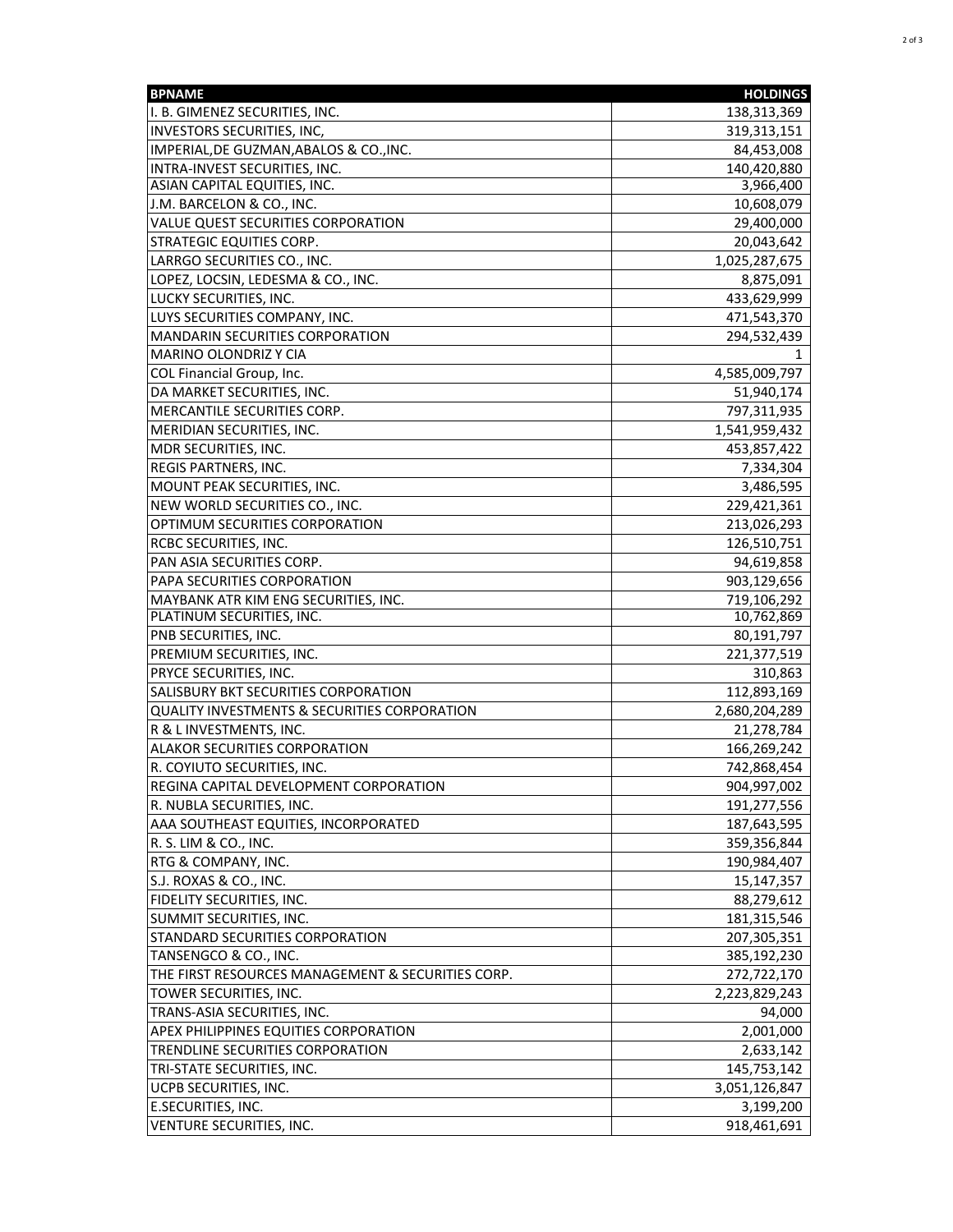| <b>BPNAME</b>                                            | <b>HOLDINGS</b> |
|----------------------------------------------------------|-----------------|
| VICSAL SECURITIES & STOCK BROKERAGE, INC.                | 55,000,000      |
| FIRST METRO SECURITIES BROKERAGE CORP.                   | 3,571,087,382   |
| <b>WEALTH SECURITIES. INC.</b>                           | 149,734,423     |
| <b>WESTLINK GLOBAL EQUITIES, INC.</b>                    | 85,076,591      |
| BERNAD SECURITIES, INC.                                  | 183,427,928     |
| WONG SECURITIES CORPORATION                              | 14,540,000      |
| YAO & ZIALCITA, INC.                                     | 680,709,432     |
| YU & COMPANY, INC.                                       | 1,791,226,959   |
| <b>BDO SECURITIES CORPORATION</b>                        | 2,238,907,746   |
| <b>EAGLE EQUITIES, INC.</b>                              | 394,930,595     |
| GOLDEN TOWER SECURITIES & HOLDINGS, INC.                 | 37,599,460      |
| <b>SOLAR SECURITIES. INC.</b>                            | 4,632,830,749   |
| G.D. TAN & COMPANY, INC.                                 | 96,522,508      |
| PHILIPPINE EQUITY PARTNERS, INC.                         | 14,284,760      |
| UNICAPITAL SECURITIES INC.                               | 261,596,809     |
| SunSecurities, Inc.                                      | 426,687,200     |
| COHERCO SECURITIES, INC.                                 | 20,000,000      |
| ARMSTRONG SECURITIES, INC.                               | 420,712         |
| TIMSON SECURITIES, INC.                                  | 46,676,966      |
| STAR ALLIANCE SECURITIES CORP.                           | 78,652          |
| <b>VC SECURITIES CORPORATION</b>                         | 2,000,000       |
| CITIBANK N.A.                                            | 579,940,134     |
| RCBC TRUST & INVESTMENT DIVISION - VARIOUS TAXABLE ACCTS | 1,000,000       |
| AB CAPITAL & INVESTMENT CORP. - TRUST & INVESTMENT DIV.  | 5,750,252       |
| <b>TOTAL</b>                                             | 78,879,516,034  |

If no written notice of any error or correction is received by PDTC within five (5) calendar days from receipt hereof, you shall be deemed to have accepted the accuracy and completeness of the details indicated in this report.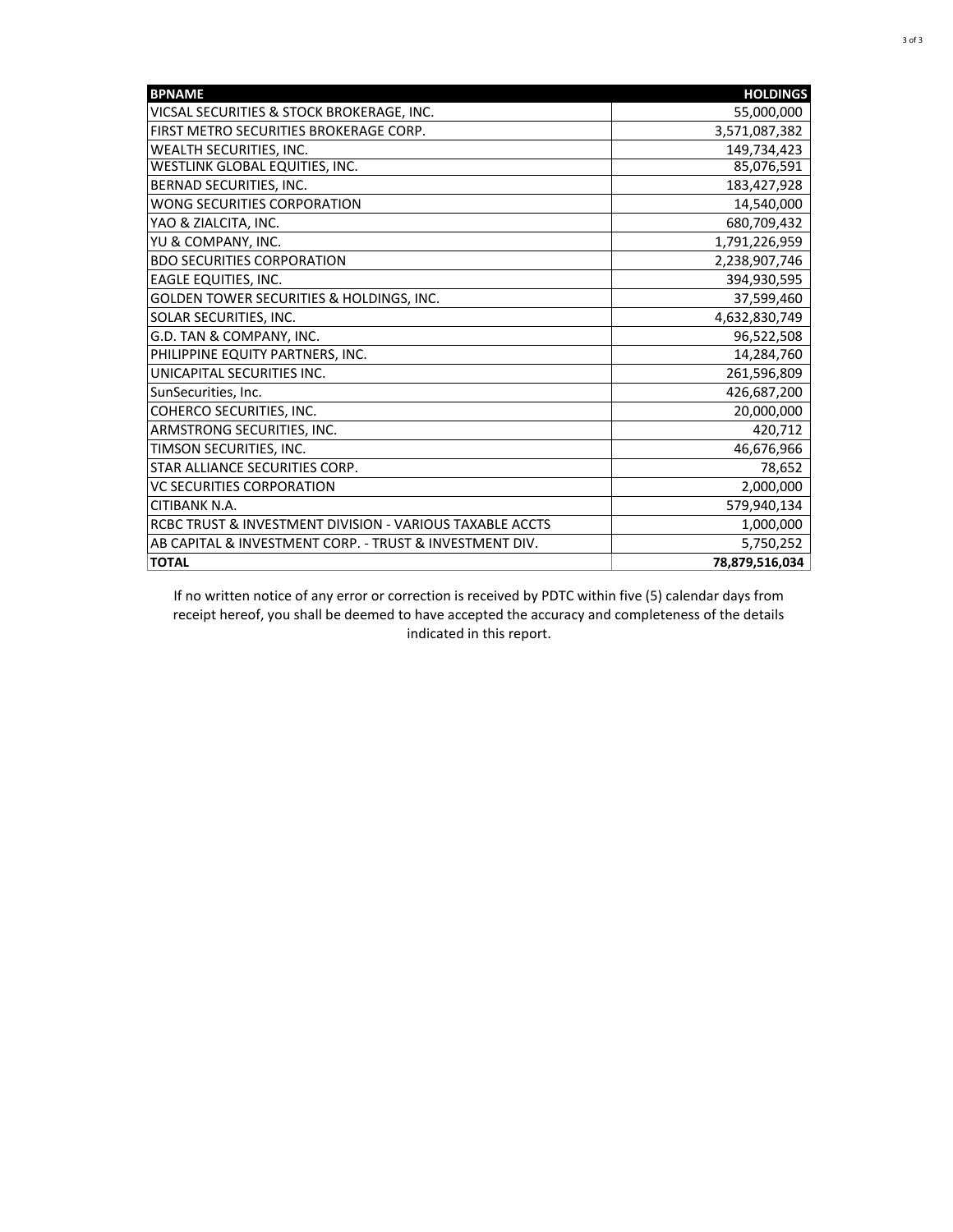#### Stock Transfer Service Inc. Page No. 1 MANILA MANING CORPORATION (MAB) List of Top 100 Stockholders As of 12/31/2020

| Rank | Name                                                          | Holdings                 | Rank   |
|------|---------------------------------------------------------------|--------------------------|--------|
| 1    | PCD NOMINEE CORPORATION (FILIPINO)                            | 33,509,014,498 32.35%    |        |
| 2    | F. YAP SECURITIES, INC.                                       | 15, 398, 414, 195 14.87% |        |
| 3    | F. YP SEURITIES INC F. YAP SECURITIES, INC.                   | 12, 477, 721, 842 12.05% |        |
| 4    | LEPANTO CONSOLIDATED MINING COMPANY                           | 12,045,531,915 11.63%    |        |
| 5    | F. YAP SECURITIES INC F. YAP SECURITIES, INC.                 | 9, 355, 685, 411 09.03%  |        |
| 6    | LEPANTO INVESTMENT & DEV. CORPORATION                         | 5,037,619,533 04.86%     |        |
| 7    | PCD NOMINEE CORPORATION (NON-FILIPINO)                        | 2,259,763,148 02.18%     |        |
| 8    | PAULINO YAP                                                   | 1,807,117,128 01.74%     |        |
| 9    | F. YAP SECURITIES INC.                                        | 1,665,206,615 01.61%     |        |
| 10   | CRESENCIO YAP                                                 | 1,454,767,065 01.40%     |        |
| 11   | BRYAN YAP                                                     | 1, 124, 317, 007 01.09%  |        |
| 12   | EMMA YAP                                                      | 962, 564, 863 00.93%     |        |
| 13   | CORONET PROPERTY HOLDINGS CORP CORONET PROPERTY HOLDINGS CORP | 851,662,573 00.82%       |        |
| 14   | PACITA YAP                                                    | 824,539,227 00.80%       |        |
| 15   | DAVID GO SECURITIES CORP. DAVID GO SECURITIES CORP.           | 586,065,344 00.57%       |        |
| 16   | CHRISTINE KAREN YAP                                           | 492, 917, 544 00.48%     |        |
| 17   | CHRISTINE YAP                                                 | 461, 919, 918 00.45%     |        |
| 18   | PAUL YAP JR.                                                  | 434,761,927 00.42%       |        |
| 19   | QUALITY INVESTMENTS & SECURITIES CORP.                        | 415,011,235              | 00.40% |
| 20   | SHIPSIDE, INC.                                                | 232,893,997 00.22%       |        |
| 21   | JESSAMYN DESIREE B. PEREZ                                     | 191,561,253              | 00.18% |
| 22   | THE FIRST RESOURCES MANAGEMENT & SECURITIES CORPORATION       | 150,000,000              | 00.14% |
| 23   | FELIPE YAP                                                    | 125,035,206 00.12%       |        |
| 24   | KATERINA TANYA B. PEREZ                                       | 113, 111, 253 00. 11%    |        |
| 25   | MA. CYMBELINE B. PEREZ                                        | 113, 111, 253 00. 11%    |        |
| 26   | CHARLENE DENISE B. PEREZ                                      | 112,269,072 00.11%       |        |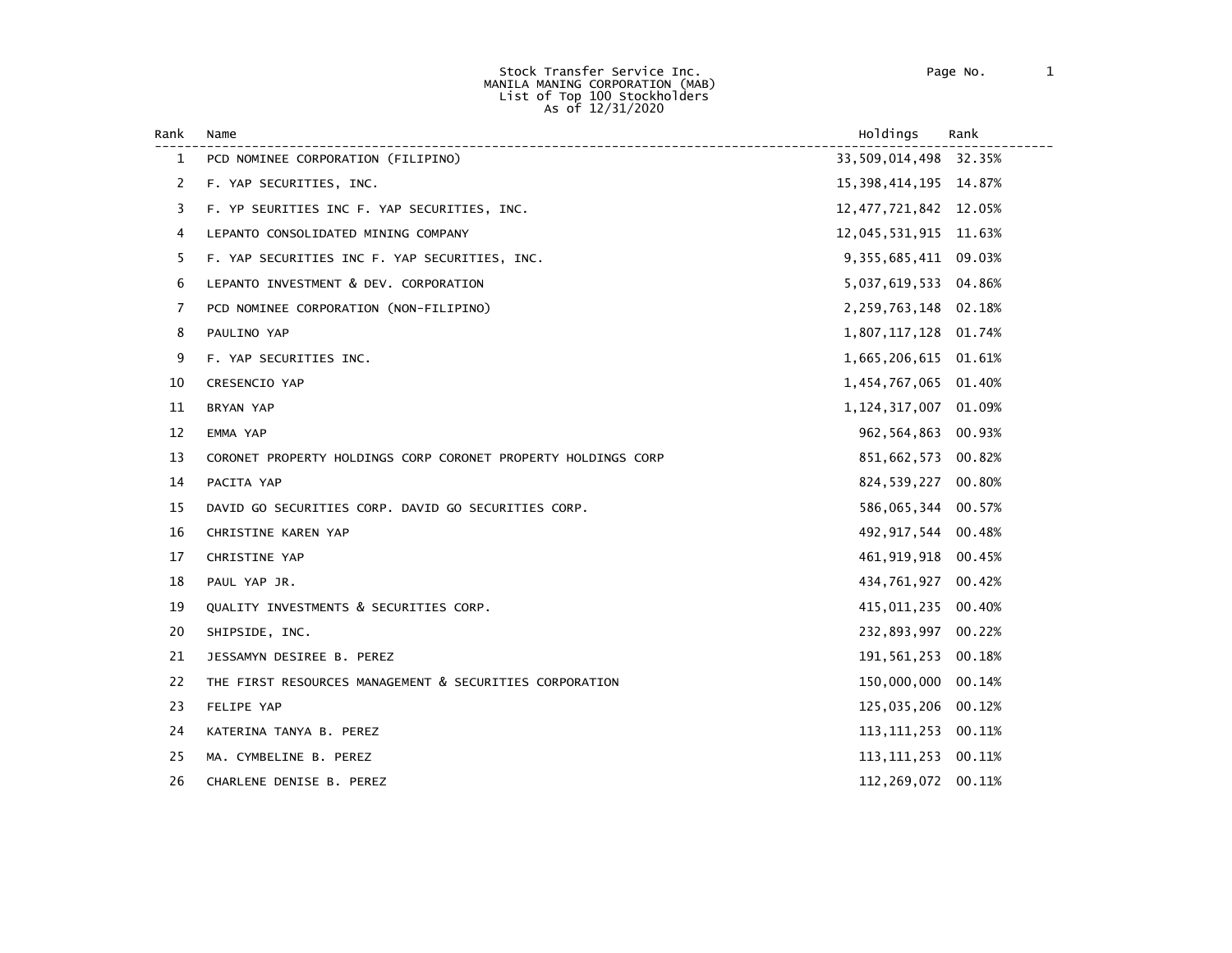| Rank | Name                                                         | Holdings            | Rank   |
|------|--------------------------------------------------------------|---------------------|--------|
| 27   | ARLENE K. YAP                                                | 90, 152, 434 00.09% |        |
| 28   | HORACIO RODRIGUEZ                                            | 70,455,575          | 00.07% |
| 29   | FAUSTO R. PREYSLER JR.                                       | 57,640,449          | 00.06% |
| 30   | PL LIM INVESTMENTS, INC.                                     | 57,000,000          | 00.06% |
| 31   | MARTESIO PEREZ                                               | 42,436,774          | 00.04% |
| 32   | EDUARDO BANGAYAN                                             | 27,669,589          | 00.03% |
| 33   | JULIA K. MARIA ALESANDRA K. DE LA CRUZ DE LA CRUZ OR         | 27,329,421          | 00.03% |
| 34   | WILLIAM RAGOS ENRILE II                                      | 25,617,977          | 00.02% |
| 35   | E.N. MADRAZO CORP. E. N. MADRAZO CORP.                       | 22,710,000          | 00.02% |
| 36   | <b>GENARA LIMSON</b>                                         | 22,050,000          | 00.02% |
| 37   | SMS DEVELOPMENT CORP.                                        | 21,000,000          | 00.02% |
| 38   | F. YAP SECURITIES, INC. ACCOUNT NO. BY                       | 19,434,384          | 00.02% |
| 39   | A/C -CKY FYSI                                                | 18,454,855          | 00.02% |
| 40   | MARIO CRUEL                                                  | 18,020,000          | 00.02% |
| 41   | ARTEMIO F. DISINI                                            | 17,700,000          | 00.02% |
| 42   | ALBERTO MENDOZA                                              | 16,494,382          | 00.02% |
| 43   | DANILO G. BAUTISTA                                           | 16,287,467          | 00.02% |
| 44   | SUNDER HEMANDAS                                              | 15,876,000          | 00.02% |
| 45   | PLLIM MANAGEMENT & INVESTMENT INC.                           | 15,486,891          | 00.01% |
| 46   | CORE MARITIME CORPORATION                                    | 15,394,757          | 00.01% |
| 47   | QUALITY INVESTMENTS & SECS. CORP. A/C #017003                | 11,680,000          | 00.01% |
| 48   | PEDRO WONG MADARANG                                          | 11,000,000          | 00.01% |
| 49   | HIGHLAND SECURITIES INC HIGHLAND SECURITIES, INC.            | 10,269,663          | 00.01% |
| 50   | EVELYN ONG LAO                                               | 10,000,000          | 00.01% |
| 51   | PHILIPPINE INTERNATIONAL LIFE INSURANCE CO., INC.            | 10,000,000          | 00.01% |
| 52   | AMERICAN WIRE & CABLE CO. INC AMERICAN WIRE & CABLE CO. INC. | 10,000,000          | 00.01% |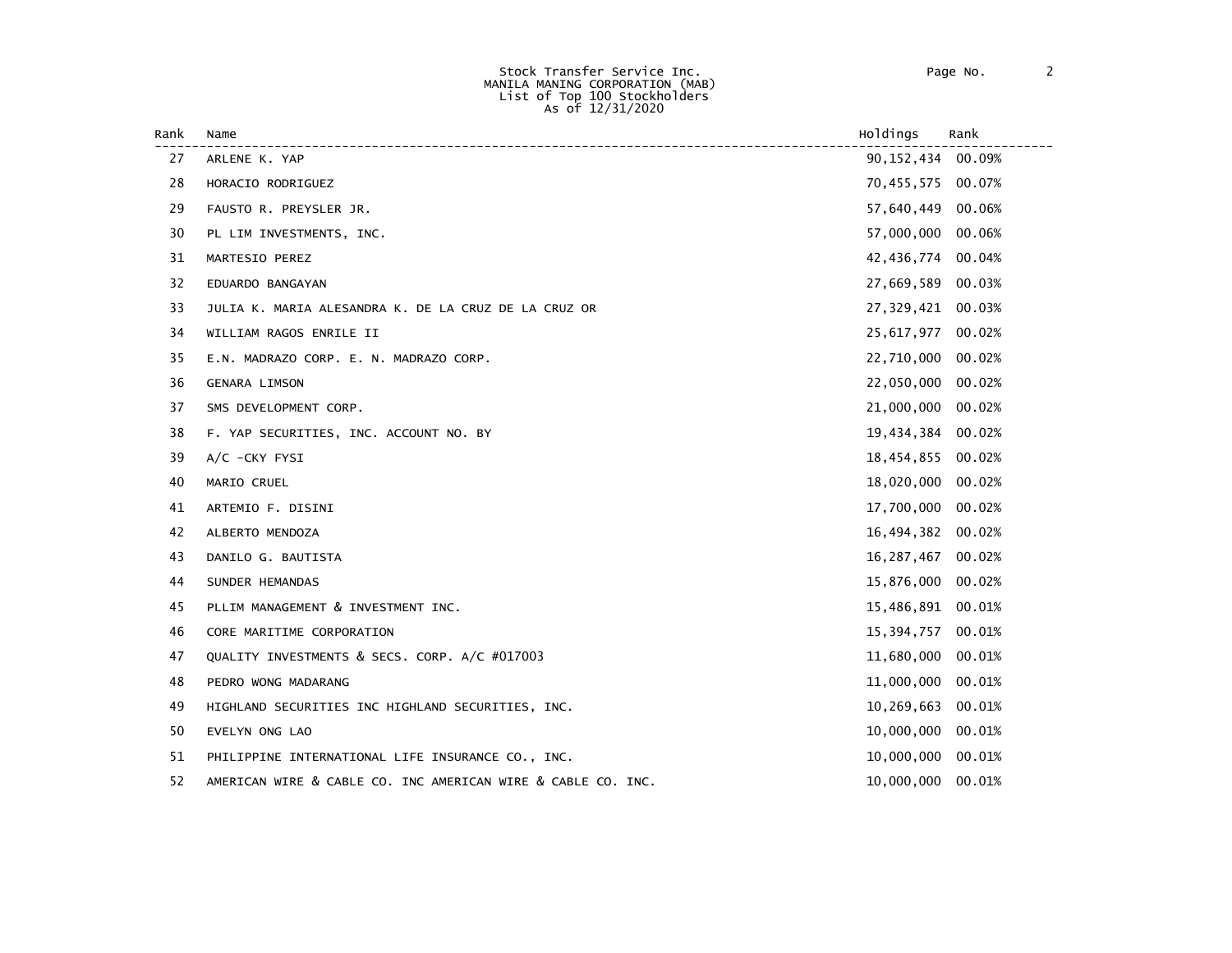#### Stock Transfer Service Inc. Page No. 3 MANILA MANING CORPORATION (MAB) List of Top 100 Stockholders As of 12/31/2020

| Rank | Name                                             | Holdings         | Rank   |
|------|--------------------------------------------------|------------------|--------|
| 53   | ROGER C. ANG                                     | 10,000,000       | 00.01% |
| 54   | NATHANIEL PEREZ                                  | 10,000,000       | 00.01% |
| 55   | VIRGINIA G. CORDERO                              | 9,941,123        | 00.01% |
| 56   | FGC MARKETING CORP. FGC MARKETING CORP.          | 9,698,697        | 00.01% |
| 57   | BLUE RIDGE MINERAL CORP BLUE RIDGE MINERAL CORP. | 9,600,000        | 00.01% |
| 58   | LUPICINO C. ANDALAN                              | 9,127,035        | 00.01% |
| 59   | QUALITY INVESTMENTS & SECURITIES CORPORATION     | 7,752,000        | 00.01% |
| 60   | FRANCISCO ONG                                    | 7,644,000        | 00.01% |
| 61   | CATHERINE CHOA                                   | 7,600,000        | 00.01% |
| 62   | LILY CHI                                         | 7,500,000        | 00.01% |
| 63   | PEDRO W. MADARANG                                | 7,500,000        | 00.01% |
| 64   | SAMSON CORDERO JR.                               | 7,350,000        | 00.01% |
| 65   | FLORENTINA BANEZ                                 | 7,075,571 00.01% |        |
| 66   | ALEX C. GRANT                                    | 6,992,967        | 00.01% |
| 67   | GILBERT LIU                                      | 6,872,659        | 00.01% |
| 68   | LEONILO A. CUERDO                                | 6,699,639        | 00.01% |
| 69   | LAMBERTO O. DANAQUE                              | 6,644,400        | 00.01% |
| 70   | ZHUI XU ZHUI XU                                  | 6,300,000        | 00.01% |
| 71   | MERCANTILE INSURANCE CO., INC.                   | 6,300,000        | 00.01% |
| 72   | CHRISTOPHER BELL-KNIGHT                          | 6,200,000        | 00.01% |
| 73   | CANDICE CHOA COCUACO                             | 6,084,269        | 00.01% |
| 74   | TIAN SANG TIAN SANG                              | 6,061,686        | 00.01% |
| 75   | RAY C. ESPINOSA                                  | 6,000,000        | 00.01% |
| 76   | JOHN HARPER                                      | 6,000,000        | 00.01% |
| 77   | MARIA LOURDES TUASON                             | 5,930,337 00.01% |        |
| 78   | DOMINGO TIU                                      | 5,880,000        | 00.01% |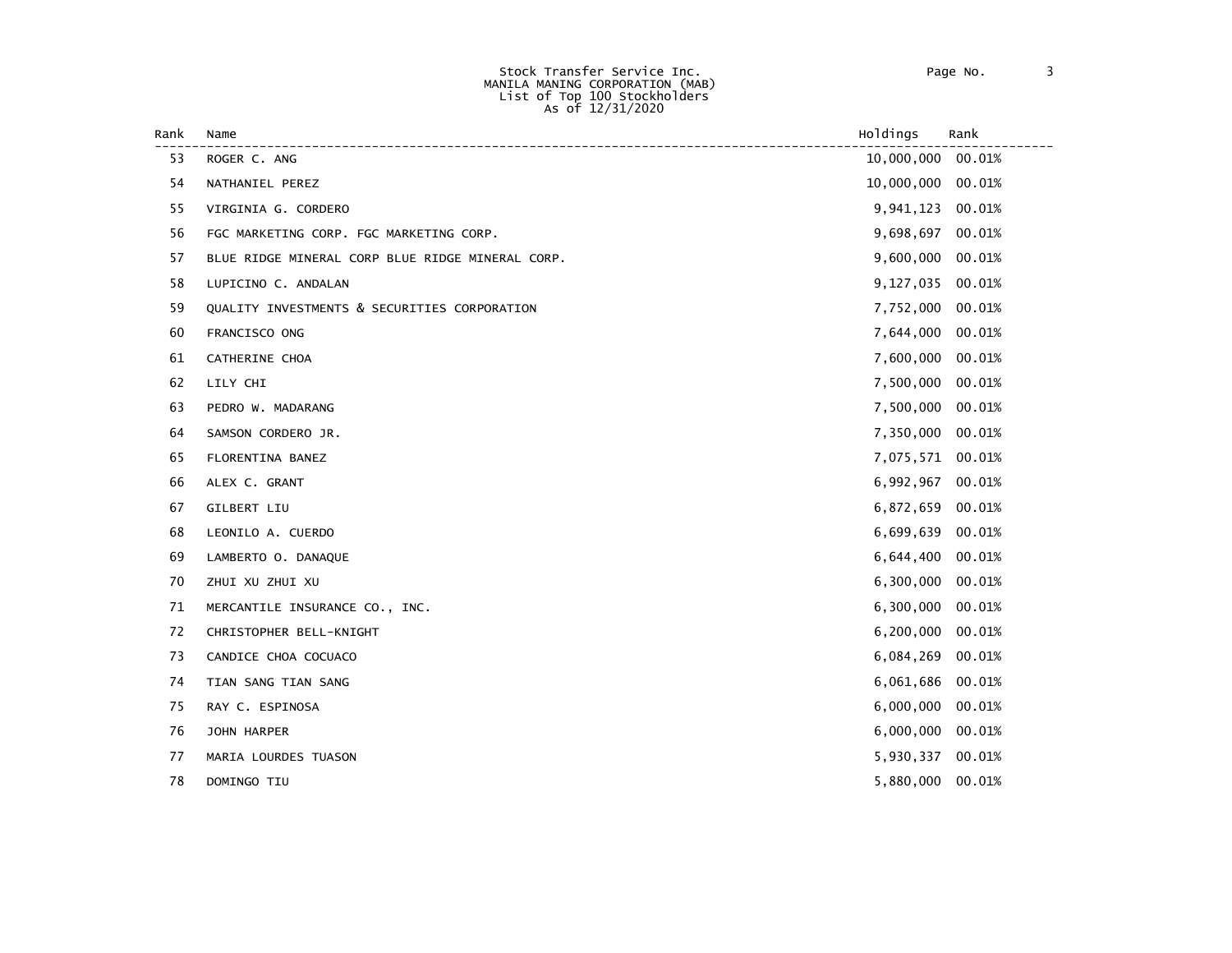| Rank | Name                                                 | Holdings           | Rank   |
|------|------------------------------------------------------|--------------------|--------|
| 79   | MARIA VIRGINIA KABIGTING                             | 5, 153, 400 00.00% |        |
| 80   | ARSENIO V. PAREDES                                   | 5,123,596          | 00.00% |
| 81   | CHARLENE DENISE PEREZ                                | 5,111,336          | 00.00% |
| 82   | MA. CYMBELINE PEREZ                                  | 5, 111, 336        | 00.00% |
| 83   | KATERINE TANYA PEREZ                                 | 5,111,336          | 00.00% |
| 84   | HERITAGE PROPERTIES, INC.                            | 5,032,554          | 00.00% |
| 85   | JOSEPH ONG                                           | 5,000,000          | 00.00% |
| 86   | PEDRO O. TAN                                         | 5,000,000          | 00.00% |
| 87   | PETER D. GARRUCHO JR.                                | 5,000,000          | 00.00% |
| 88   | PAUL CO                                              | 5,000,000          | 00.00% |
| 89   | RESTITUTO C. BUENVIAJE                               | 4,939,200          | 00.00% |
| 90   | MOHAN HEMANDAS                                       | 4,900,000          | 00.00% |
| 91   | TIONG SECURITIES, INC.                               | 4,559,057          | 00.00% |
| 92   | PHILFINANCE SECURITIES CORP.                         | 4,508,490          | 00.00% |
| 93   | LIBRADO S. CALILUNG                                  | 4,447,926          | 00.00% |
| 94   | LACHMAN C. RAMCHANDANI                               | 4,347,000          | 00.00% |
| 95   | MARINA ANG                                           | 4,276,993          | 00.00% |
| 96   | RICHARD Y. SY                                        | 4,116,000          | 00.00% |
| 97   | GEORGE & PETER LINES, INC GEORGE & PETER LINES, INC. | 4,112,509          | 00.00% |
| 98   | JOSE Z. OLEDAN                                       | 4,049,482          | 00.00% |
| 99   | ROSEMARIE DI                                         | 3,920,000          | 00.00% |
| 100  | TANSENGCO & CO., INC.                                | 3,893,600          | 00.00% |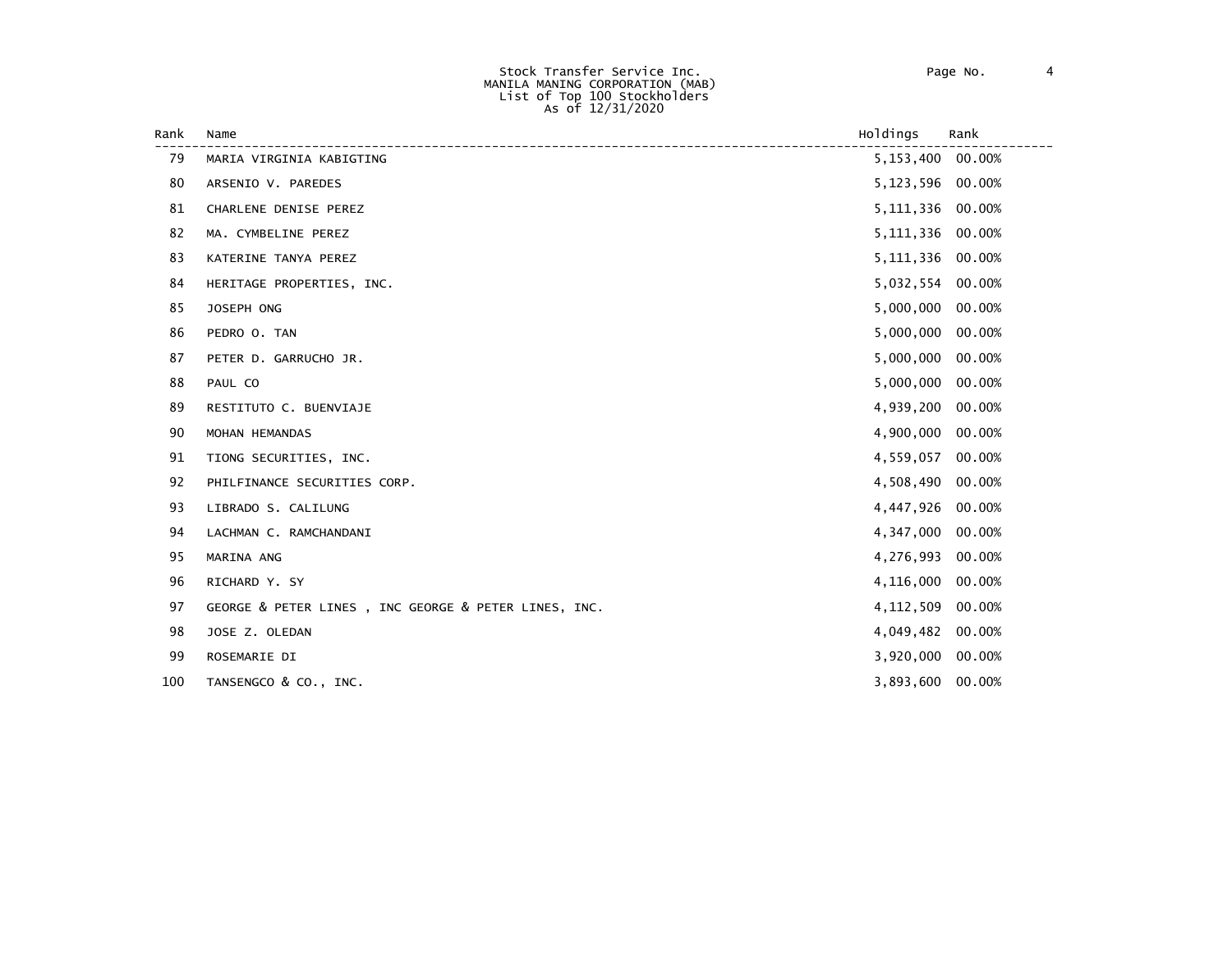#### Stock Transfer Service Inc. The Contract of Page No. 5 MANILA MANING CORPORATION (MAB) List of Top 100 Stockholders As of 12/31/2020

| --<br>Rank | lame | nc | ,,,, |
|------------|------|----|------|
|            |      |    |      |

 --------------- ------- Total Top 100 Shareholders : 103,178,211,838 99.61%<br>=============== ======

> Total Issued Shares 103,576,098,876 ===============

---------------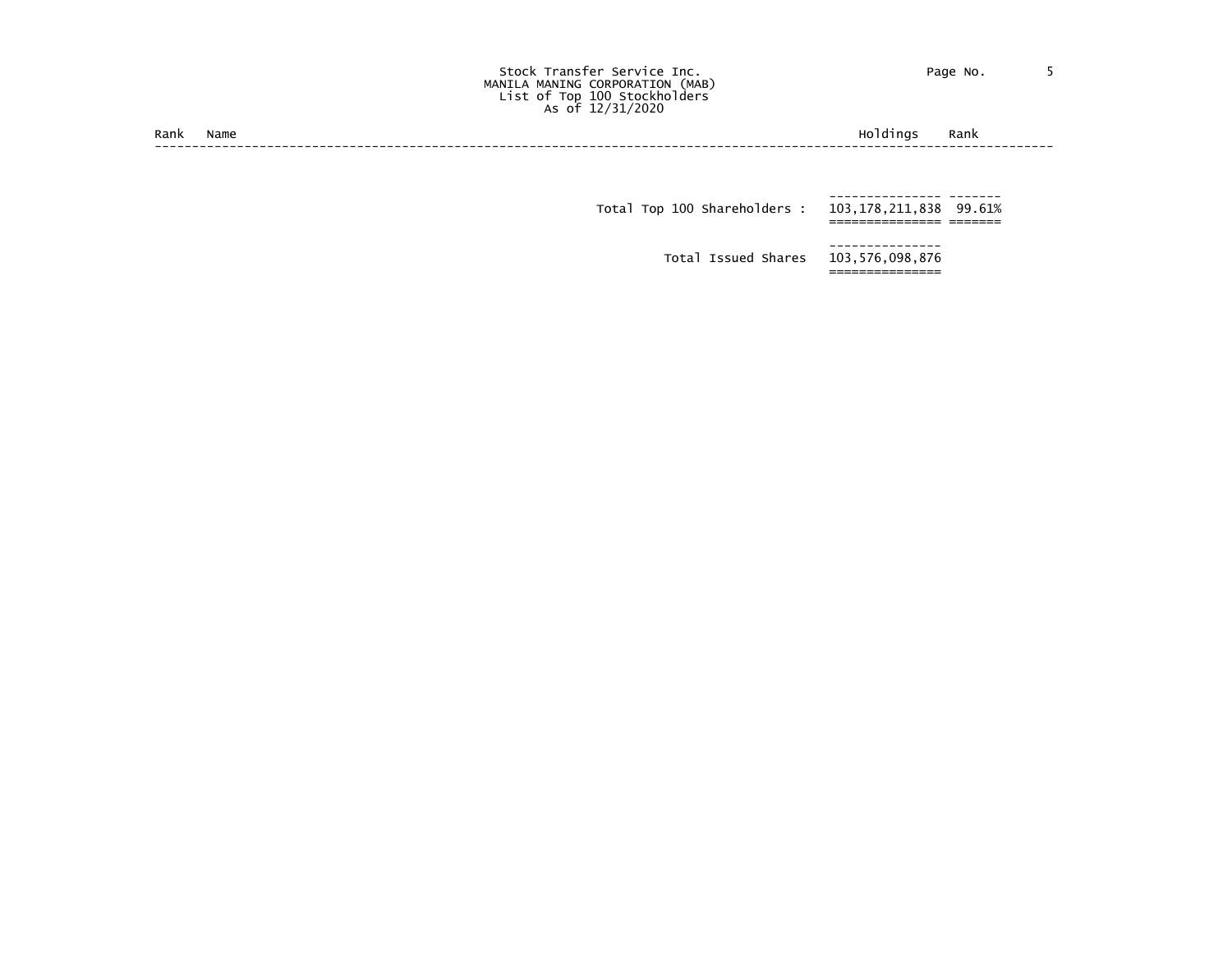# **OUTSTANDING BALANCES FOR A SPECIFIC COMPANY**

# Company Code - MAB000000000

Business Date: December 29, 2020

| <b>BPNAME</b>                                     | <b>HOLDINGS</b> |
|---------------------------------------------------|-----------------|
| UPCC SECURITIES CORP.                             | 9,710,737       |
| A & A SECURITIES, INC.                            | 229,915,167     |
| <b>ABACUS SECURITIES CORPORATION</b>              | 2,605,398,485   |
| PHILSTOCKS FINANCIAL INC                          | 498,305,335     |
| A. T. DE CASTRO SECURITIES CORP.                  | 44,755,993      |
| ALL ASIA SECURITIES MANAGEMENT CORP.              | 856,000         |
| ALPHA SECURITIES CORP.                            | 9,179,590       |
| <b>BA SECURITIES, INC.</b>                        | 40,475,314      |
| AP SECURITIES INCORPORATED                        | 271,506,034     |
| ANSALDO, GODINEZ & CO., INC.                      | 206,635,906     |
| AB CAPITAL SECURITIES, INC.                       | 1,034,136,433   |
| <b>SB EQUITIES, INC.</b>                          | 650,745,657     |
| ASIA PACIFIC CAPITAL EQUITIES & SECURITIES CORP.  | 2,043,194       |
| <b>ASIASEC EQUITIES, INC.</b>                     | 2,163,928,483   |
| <b>ASTRA SECURITIES CORPORATION</b>               | 538,808,889     |
| CHINA BANK SECURITIES CORPORATION                 | 2,810           |
| MACQUARIE CAPITAL SECURITIES (PHILIPPINES), INC.  | 2,706,319       |
| BELSON SECURITIES, INC.                           | 283,812,524     |
| BENJAMIN CO CA & CO., INC.                        | 6,203,724       |
| B. H. CHUA SECURITIES CORPORATION                 | 65,208,000      |
| JAKA SECURITIES CORP.                             | 61,802,471      |
| <b>BPI SECURITIES CORPORATION</b>                 | 539,583,025     |
| CAMPOS, LANUZA & COMPANY, INC.                    | 450,874,271     |
| SINCERE SECURITIES CORPORATION                    | 158,334,831     |
| CTS GLOBAL EQUITY GROUP, INC.                     | 50,939,310      |
| TRITON SECURITIES CORP.                           | 170,388,426     |
| <b>IGC SECURITIES INC.</b>                        | 255,162,449     |
| <b>CUALOPING SECURITIES CORPORATION</b>           | 12,534,896      |
| DAVID GO SECURITIES CORP.                         | 1,635,190,549   |
| DIVERSIFIED SECURITIES, INC.                      | 13,846,841      |
| E. CHUA CHIACO SECURITIES, INC.                   | 191,114,610     |
| EQUITABLE SECURIITES (PHILS.) INC.                | 2,044,756       |
| <b>EAST WEST CAPITAL CORPORATION</b>              | 192,434         |
| <b>EASTERN SECURITIES DEVELOPMENT CORPORATION</b> | 149,574,065     |
| EQUITIWORLD SECURITIES, INC.                      | 53,923,435      |
| <b>EVERGREEN STOCK BROKERAGE &amp; SEC., INC.</b> | 390,892,281     |
| FIRST ORIENT SECURITIES, INC.                     | 16,793,976      |
| F. YAP SECURITIES, INC.                           | 1,105,047,477   |
| AURORA SECURITIES, INC.                           | 20,099,999      |
| <b>GLOBALINKS SECURITIES &amp; STOCKS, INC.</b>   | 138,173,537     |
| JSG SECURITIES, INC.                              | 67,195,225      |
| <b>GOLDSTAR SECURITIES, INC.</b>                  | 220,652,769     |
| GUILD SECURITIES, INC.                            | 160,546,245     |
| HDI SECURITIES, INC.                              | 582,592,324     |
| H. E. BENNETT SECURITIES, INC.                    | 51,753,425      |
| HK SECURITIES, INC.                               | 4,470           |
| I. ACKERMAN & CO., INC.                           | 279,520         |
| I. B. GIMENEZ SECURITIES, INC.                    | 2,620,492       |
| INVESTORS SECURITIES, INC,                        | 70,332,384      |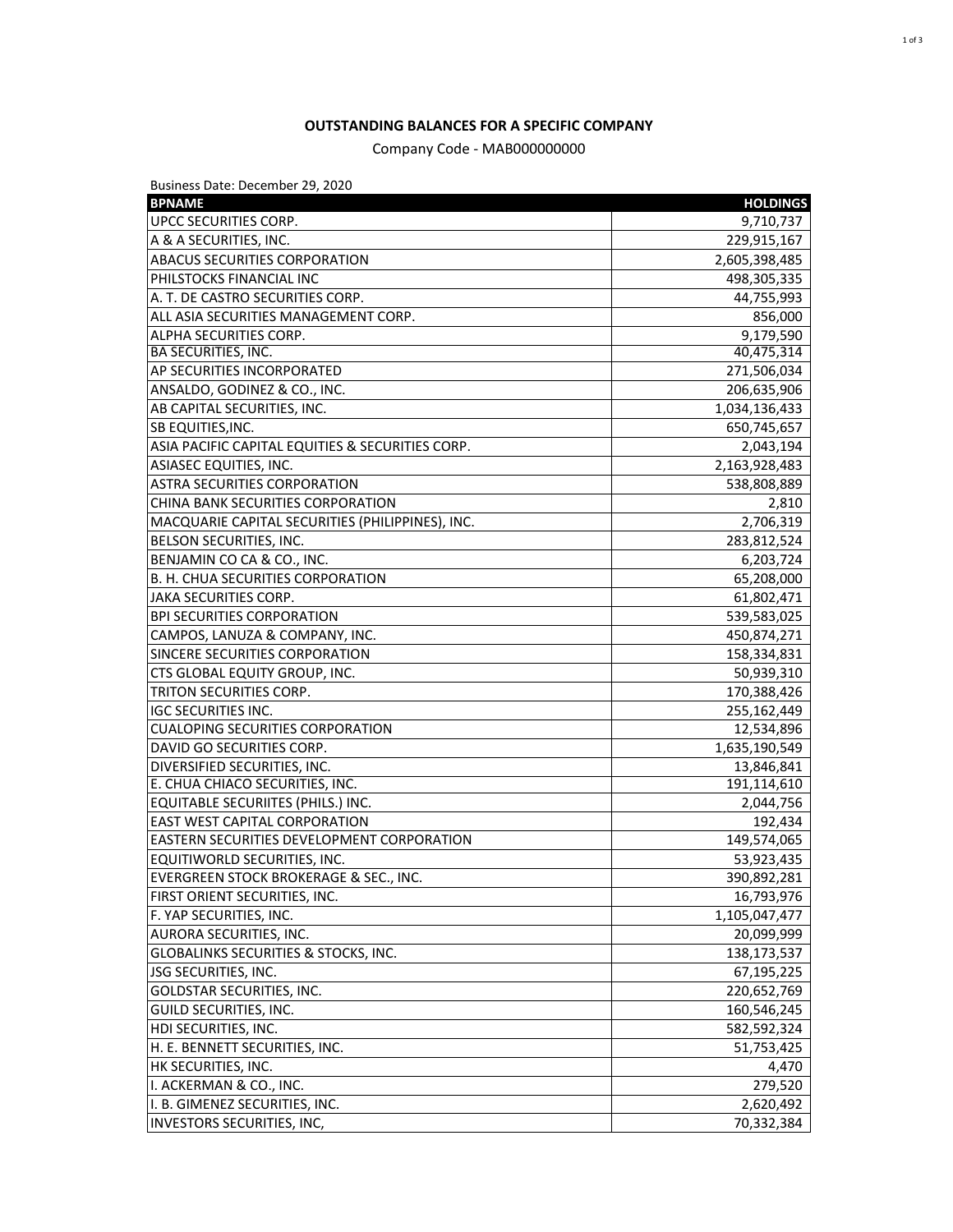| <b>BPNAME</b>                                     | <b>HOLDINGS</b>        |
|---------------------------------------------------|------------------------|
| IMPERIAL, DE GUZMAN, ABALOS & CO., INC.           | 43,661,049             |
| INTRA-INVEST SECURITIES, INC.                     | 10,296,964             |
| ASIAN CAPITAL EQUITIES, INC.                      | 1,052,448              |
| J.M. BARCELON & CO., INC.                         | 2,782,111              |
| VALUE QUEST SECURITIES CORPORATION                | 73,500,000             |
| <b>STRATEGIC EQUITIES CORP.</b>                   | 31,138,911             |
| LARRGO SECURITIES CO., INC.                       | 36,608,848             |
| LOPEZ, LOCSIN, LEDESMA & CO., INC.                | 3,719,479              |
| LUCKY SECURITIES, INC.                            | 34,514,985             |
| LUYS SECURITIES COMPANY, INC.                     | 361,279,907            |
| <b>MANDARIN SECURITIES CORPORATION</b>            | 277,041,109            |
| MARINO OLONDRIZ Y CIA                             | 796,833                |
| COL Financial Group, Inc.                         | 2,225,264,582          |
| DA MARKET SECURITIES, INC.                        | 34,784,524             |
| MERCANTILE SECURITIES CORP.                       | 321,585,645            |
| MERIDIAN SECURITIES, INC.                         | 118,609,890            |
| MDR SECURITIES, INC.                              | 338,154,426            |
| <b>REGIS PARTNERS, INC.</b>                       | 51,852,774             |
| MOUNT PEAK SECURITIES, INC.                       | 2,316,232              |
| NEW WORLD SECURITIES CO., INC.                    | 79,301,280             |
| OPTIMUM SECURITIES CORPORATION                    | 26,736,872             |
| RCBC SECURITIES, INC.                             | 32,449,581             |
| PAN ASIA SECURITIES CORP.                         | 7,757,470              |
| PAPA SECURITIES CORPORATION                       | 314,491,502            |
| MAYBANK ATR KIM ENG SECURITIES, INC.              | 281,631,148            |
| PNB SECURITIES, INC.                              | 95,860,464             |
| PREMIUM SECURITIES, INC.                          | 44,021,011             |
| PRYCE SECURITIES, INC.                            | 731,572                |
| SALISBURY BKT SECURITIES CORPORATION              | 23,998,876             |
| QUALITY INVESTMENTS & SECURITIES CORPORATION      | 6,283,433,362          |
| R & L INVESTMENTS, INC.                           | 12,287,228             |
| ALAKOR SECURITIES CORPORATION                     | 50,000,000             |
| R. COYIUTO SECURITIES, INC.                       | 337,612,681            |
| REGINA CAPITAL DEVELOPMENT CORPORATION            | 150,341,749            |
| R. NUBLA SECURITIES, INC.                         | 110,789,536            |
| AAA SOUTHEAST EQUITIES, INCORPORATED              | 66,451,888             |
| R. S. LIM & CO., INC.                             | 55,670,881             |
| RTG & COMPANY, INC.                               | 3,131,328              |
| S.J. ROXAS & CO., INC.                            | 40,936,140             |
| SECURITIES SPECIALISTS, INC.                      | 179,081                |
| <b>FIDELITY SECURITIES, INC.</b>                  | 17,298,033             |
| SUMMIT SECURITIES, INC.                           | 34,922,046             |
| STANDARD SECURITIES CORPORATION                   | 59,939,302             |
| TANSENGCO & CO., INC.                             | 83,674,412             |
| THE FIRST RESOURCES MANAGEMENT & SECURITIES CORP. | 498,899,404            |
| TOWER SECURITIES, INC.                            | 959,019,393            |
| TRENDLINE SECURITIES CORPORATION                  |                        |
| TRI-STATE SECURITIES, INC.                        | 599,664<br>224,157,500 |
| <b>UCPB SECURITIES, INC.</b>                      | 277,260,472            |
| E.SECURITIES, INC.                                | 176,400                |
| VENTURE SECURITIES, INC.                          | 142,100,997            |
| FIRST METRO SECURITIES BROKERAGE CORP.            | 412,166,690            |
| <b>WEALTH SECURITIES, INC.</b>                    | 722,613,560            |
| WESTLINK GLOBAL EQUITIES, INC.                    | 37,308,315             |
| BERNAD SECURITIES, INC.                           | 38,679,942             |
|                                                   |                        |